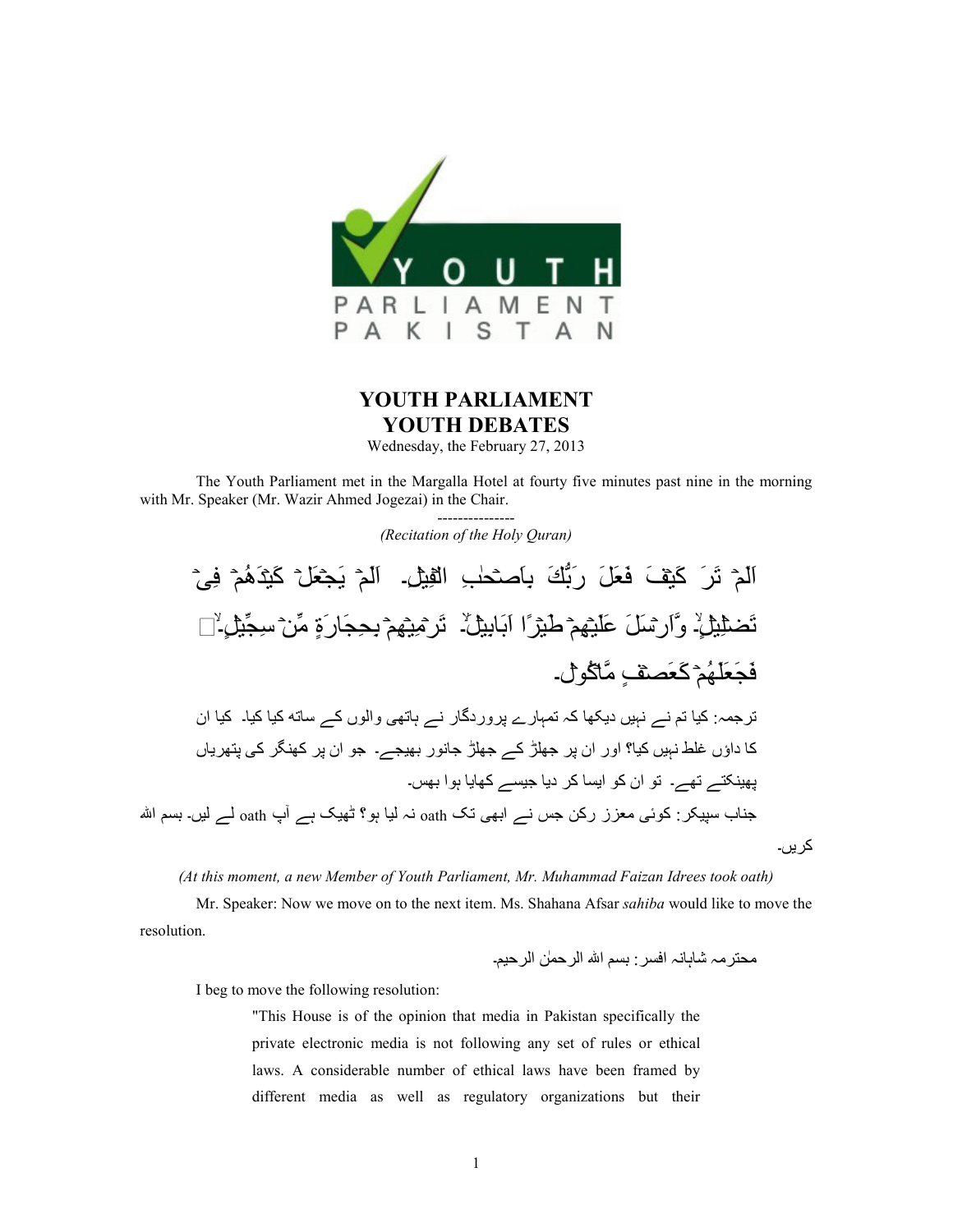implementation is equal to none. There is a need that PEMRA designs a strong and unified code of ethics for private media in Pakistan."

 Being a student of Media and Communication Studies at a recognized university of Islamabad, I believe

کہ اس وقت پاکستان میں 50 سے زائد یا پھر 100 کے قریب میڈیا کے laws, ethical rules, code of conducts یا کس طرح میڈیا نے مختلف conditions میں operate کرنا ہے، بنائے جاچکے ہیں لیکن جب ہم میڈیا کی working دیکھتے ہیں تو ہمیں یہ لگتا ہےکہ وہ rules زیادہ تر follow نہیں کیے جارہے۔ مثلاً conflict or disaster situation سہ متعلق یا crime scenes کو report کرتے ہوئے، children کو treat کرتے ہوئے، women کو یا یہر victims کو relate کرتے ہوئے بہت سے code of ethics بنائے جاچکے ہیں۔ ان میں media organizations بھی شامل ہیں، regulatory organizations اور مختلف این جی اوز بھی کام کررہی . human rights organizations کی اور بھی کام کررہی ہیں۔

ہم جب میڈیا کو دیکھتے ہیں تو ہمیں وہ rules اور laws implement ہوتے نظر نہیں آتے۔ مثال کے طور پر ایک rule بنایا گیا کہ media should not attach with Judiciary or Army unless it is in public interest. ہم جو media will not do this or this unless it ہے کہ statement نظر آتی ہے کہ media will not do this or this unless it define نہمارے پاس کوئی اتھارٹی نہیں ہے، کون is in public interest but no one is defining the public interest. کرے کہ public interest کیا ہے۔ ایک victim کی identity disclose کرنے کی دنیا میں کسی جگہ بھی اجازت نبیں ہے لیکن ہمار ا میڈیا کہتا ہے کہ جونکہ یہ public interest میں ہے تو ہم اسے disclose کریں گے۔ بجوں کی identity ظاہر کرنے سے ان کا future اور پوری life تباہ ہوجاتی ہے۔ اگر کوئی بچہ سات آٹه سال کی عمر میں کوئی crime کردیتا ہے تو ہم اس کی identity disclose کرکے اس کا پورا future تباہ کردیتے ہیں۔ اگر کسی کے گھر میں اس کا بیٹا target killing یا دہشت گر دی کے حملے میں مار ! گیا تو رپور ٹر جاکر اس سے یہ سوال نہیں کرسکتا کہ آپ کیسا محسوس کررہے ہیں۔ اگر دہشت گردی کا حملہ ہوجاتا ہے تو معاف کیجیے گا، ہم روتی بیٹتی عورتیں نہیں دکھاسکتے۔ .That is against the rules اگر کوئی چیز ہمارے national interest کے خلاف جارہی ہے تو میڈیا کو دیکھنا چاہیے کہ اسے report کیا جانا چاہیے یا نہیں۔ Defamation کے rules بنے ہوئے ہیں، advertising content کی indecency کے خلاف rules بنے ہوئے ہیں۔ اس کے علاوہ اور بہت سے rules مو جو د ہیں۔

جب ہمارے رپورٹرز انڈیا جاتے ہیں، یہ personal experience ہے، ہمارے teachers جو field reportersہیں، وہ ہمیں بتاتے ہیں کہ ہم انڈیا جاتے ہیں، کانفرنس attend کرتے ہوئے اگر ایک دھماکا ہوجاتا ہے، ہمارے ساته انڈیا کے رپورٹرز موجود ہوں لیکن ہمیں خبر بھی نہیں ہوتی کہ وہاں کوئی دھماکا ہوا ہے یا سو لوگ مر گئے ہیں۔ وہ لوگ صرف اپنے national interest کو protect کرتے ہیں۔ ہمار ا میڈیا بجائے اپنے national interest کو protect کرنے کے، ان چیزوں کو highlight کرتا ہے جو foreign یا western interest میں جاتی ہو۔ امریکہ ہمارے journalists کو لہ کر جاتا ہے، ان کی trainings کرواتا ہے،conferences attend کرواتا ہے، short term میں ہمیں اس کا کوئی result نظر نہیں آتا لیکن long term میں جب امریکہ میں الیکشن ہوئے تو ہمیں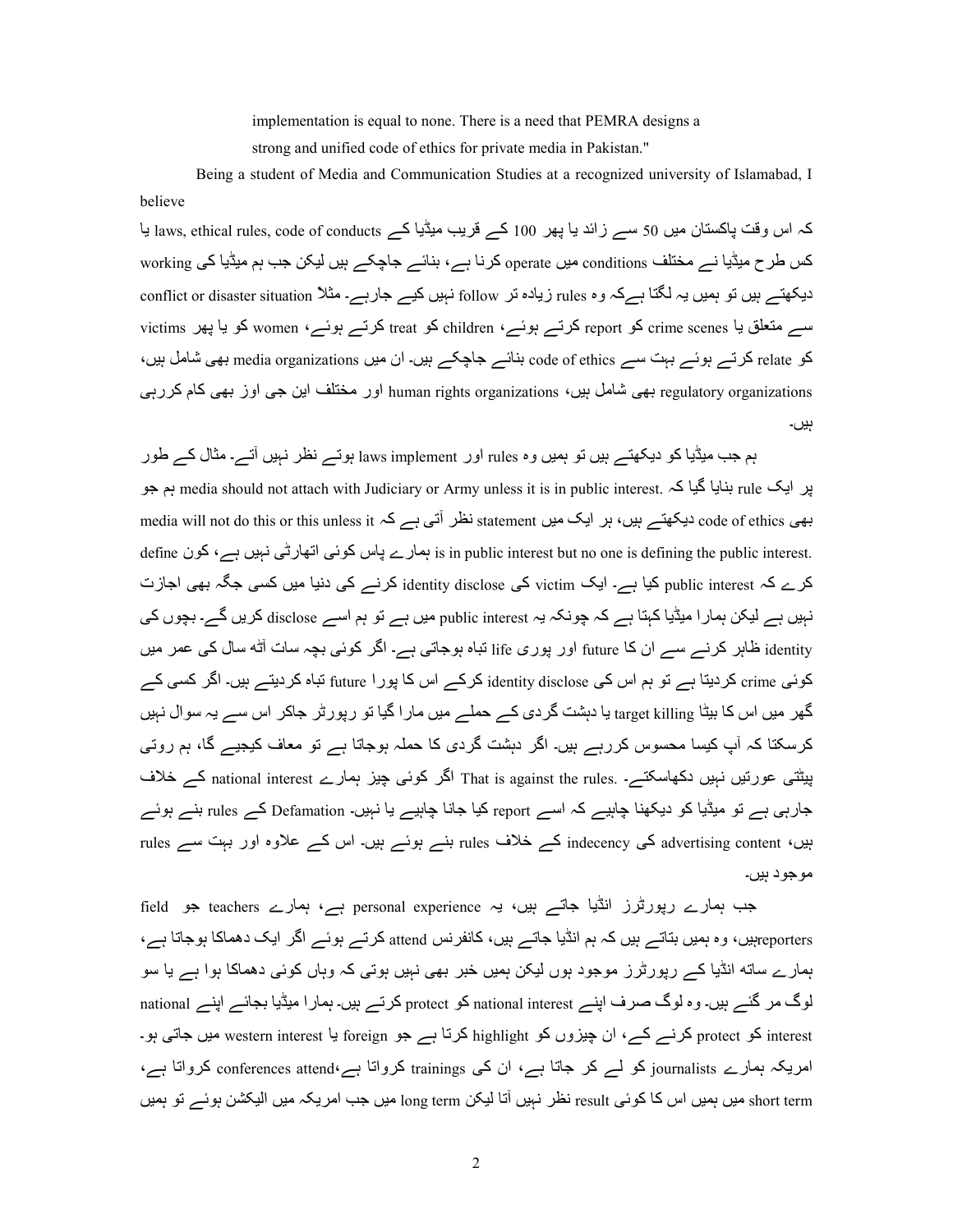پتا چلا کہ ہمارے channels اور پر ائیویٹ میڈیا نے اس کو کتنی coverage دی۔ وہ coverage ایسے ہی نہیں ملتی، وہ تب ملتی ہے جب یہ لوگ وہاں جاتے ہیں، conferences attend کرتے ہیں اور ان کی favours لیتے ہیں۔

میرے خیال میں اس چیز کی بہت ضرورت ہے PEMRA ایک ایسا unified code of ethics بنائے جو strongپو، جس کی implementation بھی ہو اور اس میں ساری media organizationsکو بھی ساته لے کرچلا جائے اور journalists کو بھی۔ میری گزارش ہوگی کہ اگر اس قرارداد میں کوئی uncertainty یا misunderstanding ہے تو مجھے آخر میں موقع دیا جائے تاکہ میں اسے clear کر سکوں۔ شکر یہ۔

جناب سبیکر : جناب امین اسماعیلی صاحب۔

جناب امین اسماعیلی: جناب! میں اس resolution کو strongly oppose کرتا ہوں۔ اس کی وجہ یہ ہے کہ معزز رکن نے کہا کہ میڈیا نے regulations تو بنائے ہیں لیکن ان پر عمل درآمد نہیں ہوتا۔ انبوں نے میڈیا یر نتقید کی ہے۔ یھر resolution کے دوسرے حصے میں کہا ہے کہ PEMRA, rules design کرے حالانکہ ان کو تنقید PEMRA پر کرنی چاہیے تھی کیونکہ وہ ایک autonomous ادارہ ہے۔ میڈیا اینا کام بڑے اچھے طریقے سے کررہا ہے۔

ان کو اس resolution میں mention کرنا چاہیے تھا کہ PEMRA ذمہ دار ہے نا کہ میڈیا یا نیوز چینلز ۔ PEMRA کو انڈین اور تر کے لٹر اموں پر ban لگانا جابیے۔ شکر بہ۔ جناب سبیکر : محتر مہ انعم آصف صاحبہ۔ محتر مہ انعم آصف: السلام علیکم۔ بہت شکر بہ۔

 I truly second the resolution put forward by Shahana and I am truly glad that a person who has the first hand knowledge about what she is talking about, has put up the issue in this House. I just need a little amendment. In the last, she has mentioned that:

"There is a need that PEMRA designs a strong and unified code."

تسروع میں انہوں خود ہی یہ بات کہہ دی کہ بہت سارے code of conducts, already بن گئے ہیں۔ آپ کے پاس rules ہیں جو کہ frame ہوچکے ہیں۔ اصل میں یہاں بات ان کی implementation سے متعلق ہونی چاہیے۔ جو rules بن گئے ہیں، national interest میں بنے ہیں، کچه سوچ کر ہی بنے ہوں گے۔ ان کو properly review کیا جائے اور ان کی implementation کو ensure کیا جائے۔

میرے خیال میں دو types کا میڈیا ہے۔ ایک وہ جسے آپ properly focus کررہے ہیں، وہ news سے متعلق ہے۔ دوسرا میڈیا، entertainment سے متعلق ہے۔ دونوں کے لیے الگ طرح کے codes of conduct ہونے چاہییں اور national interest کو آپ نسر آگسر رکھنا ہے کیونکہ یہی میڈیا ہے جو لوگوں کے ذہنوں میں اینی thoughts inculcate کررہا ہے۔ آپ نے ensure کرنا ہے کہ میڈیا کو verdict دینے کا right حاصل نہیں ہونا جابیہ۔ وہ صرف ایک <sub>suggestion</sub> دیں گے ، <sub>iust</sub> بتائیں گے کہ situation کیا ہے ، observe کریں گے ، criticize کریں گے لیکن وہ ایک complete decision نہیں دے سکتے۔ یہ چیز ان rules میں بھی ہونی چاہیے جو conduct سے متعلق آپ بنائیں۔ اس میں میڈیا کو کوئی بھی decision لینے کی powers نہیں ہونی چاہیے۔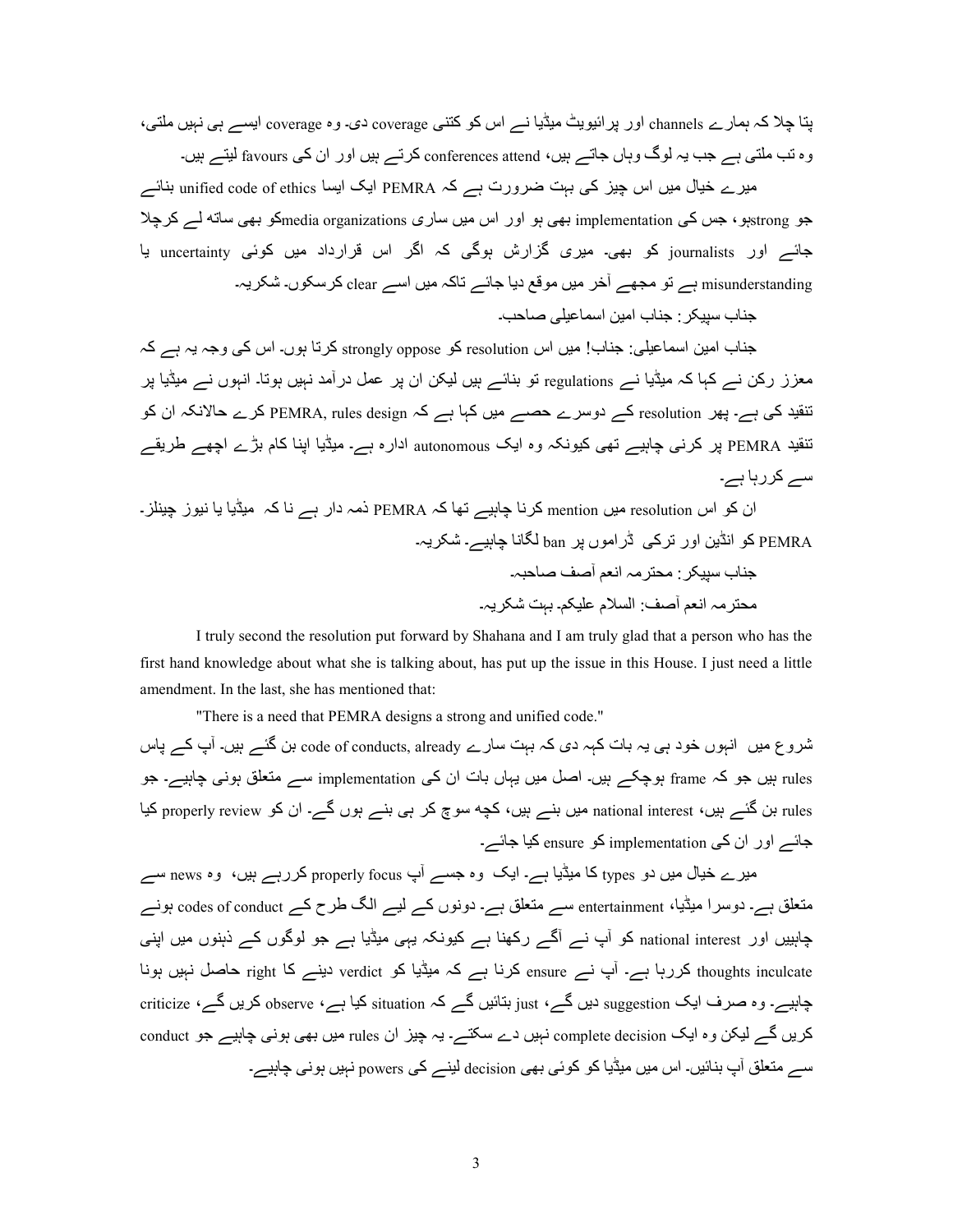ے۔~9a 90i consider ]i lہgا ،ں0ہ ے»n X: rules ]a ے۔0ہ9 lg]ہ ت9: li implementation ،ں0Y B¨ KBcہ۔

۔497 ں[K9`ہ lNS ب9ya :Bc0|T ب9ya

 Mr. Ali Humayun Zafar: I will support this resolution. Under the rules of PEMRA, in the heading of consumer interest, a channel cannot show advertisements of more than 17 minutes but on the average, we see that the channels are showing an average of 28 minutes of advertisement in an hourly program. It is against the interest of the public.

 Secondly, whenever any blast or other incident occurs in our country, showing of the dead bodies and injured after the blast is not only affecting the human psychology of the adult but also of a child. It is supported by the study of the Dow University Karachi that a ten years old is found talking more about negativity rather than positivism. The negativity includes the bomb blasts and different objects. Again, when we see the morgue in the Jinnah Hospital, the media is allowed to openly coverage. I am not disagreeing with the fact that truth should be projected.

لیکن جب لاشیں لائی جاتی ہیں تو ان کی شناخت چھپانی چاہیے۔ ان کے کپڑے اگر پھٹے ہوئے ہیں تو آپ انہیں نہیں دکھا سکتے۔ بہت سے ایسے scenes ہوتے ہیں جو آپ نے censor کرنے ہوتے ہیں، وہ ٹی وی پر کیوں دکھائے جاتے ہیں؟ شکریہ۔

حناب سنبکر · محتر مہ سو نیا ریاض صاحبہ۔

محترمہ سونیا ریاض: السلام علیکم۔ میرا تعلق بلوچستان سے ہے اور میں ایک ڈاکٹر ہوں۔ مس شاہانہ I have ten years experience in the media. کرتی ہوں۔ I have ten years experience in the media. کرتی ہوں۔ ln ں[ہ9 9yہi ہK ےT B? ڑے: ں0Y I am working with the Radio Pakistan and Pakistan Television as well. کہ PEMRA کی جتنی بھی policies بیں اور جتنے بھی code of ethics بیں، ان سب پر ریڈیو پاکستان اور پاکستان ٹیلی وژن ہی ہمیشہ سے عمل کرتے آئے ہیں۔ انہوں نے کبھی بھی خبروں میں حد سے تجاوز نہیں کیا اور ہمیشہ ethics کا خیال رکھا ہے۔ میں اس بات کو ضرور condemn کرتی ہوں کہ باقی private channels کا کام صرف لوگوں کے در میان سنسنی خیز خبر پں پھیلا کر ایک طرح کی افراتفر ی create کرنا ہے۔ I strongly ا condemn کہ اگر کسی شخص نے دوسرے شخص کو بڑی بےدردی سے مارا ہے اور اس کی گردن کاٹ ڈالی ہے تو cameramen اور میڈیا بار بار اسے دکھاتے ہیں، کبھی live دکھارہے ہوں گے، کبھی یہ دکھا رہے ہوں گے کہ آپ اس کا یہ والا حصہ دیکھیں، گردن یہاں سے اس طرح کٹی یا اُس طرح سے کٹی۔ انسان ہونے کے حوالے سے نفسیاتی طور پر یہ تمام چیزیں ذہن پر بہت ہی بری طرح سے اثر انداز ہوتی ہیں۔ جو چیزیں ہم ۔<br>آنکھوں سے دیکھتے ہیں، وہ ہمارے ذہن پر نقش ہوجاتی ہیں اور ہماری نفسیات میں آجاتی ہیں۔

میں ایک ڈاکٹر ہونے کے ناطے آپ کے ساته ایک personal experience share کرنا چاہوں گی۔ ایک صاحب ڈاکٹر کے پاس گئے۔ ان کا blood pressure بہت high تھا اور وہ بہت depress تھے۔ ڈاکٹر صاحب نے ایک تو ان کو سردرد کی گولی دی اور اس کے ساته ان کی prescription پر یہ لکھا کہ آپ خبریں دیکھنے سے پربیز کریں۔ ڈاکٹرز نے اب یہ بھی کہنا شروع کردیا ہے کہ high blood pressure کے مریض کی prescription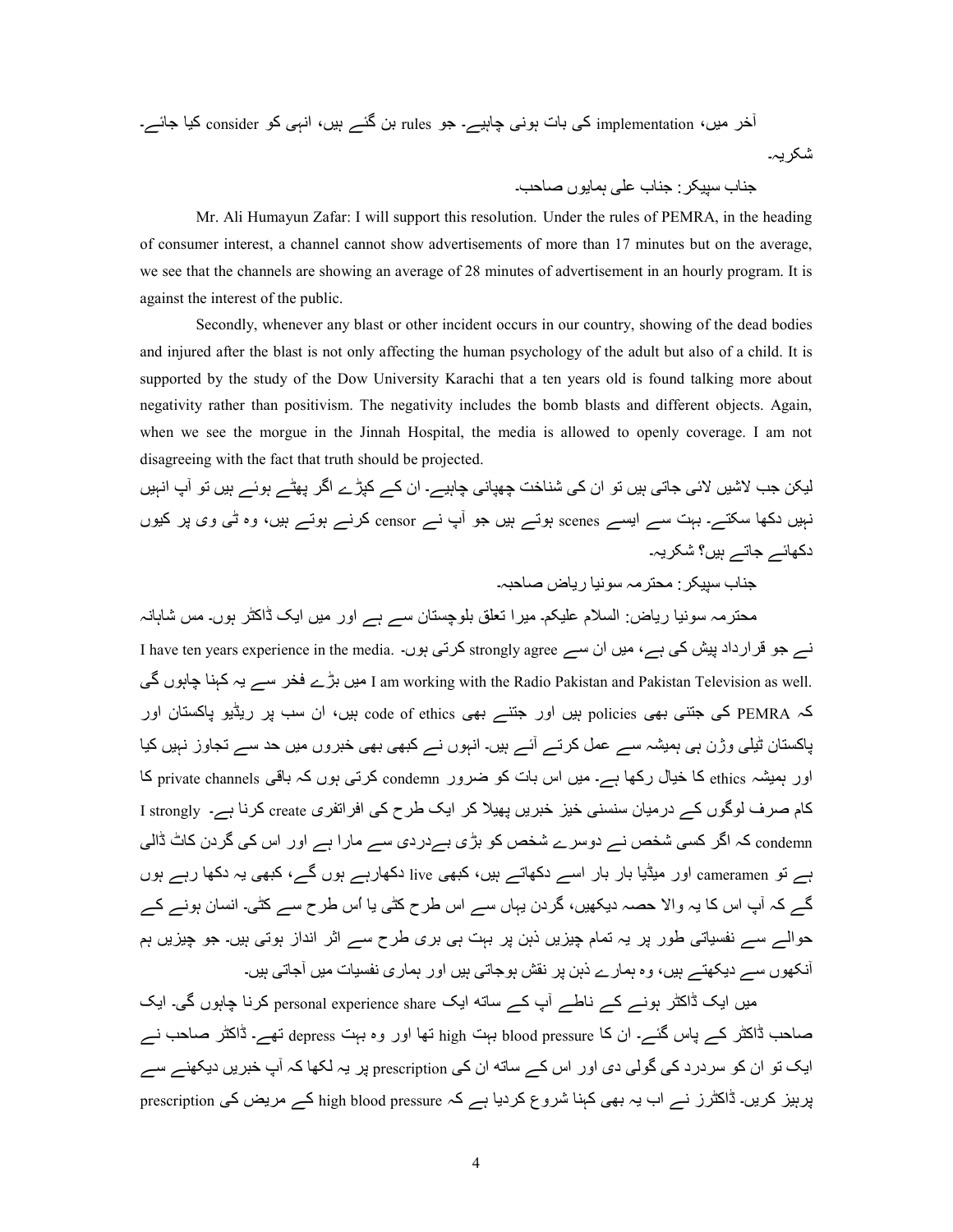پر یہ ضرور لکھا جانا چاہیے کہ آپ ٹی وی دیکھنے اور بالخصوص خبریں دیکھنے سے پرہیز کریں۔ آخر ایسا کیوں ہے؟ ایسا اسی لیے ہے کہ یہ سب کچه سنسنی خیز خبروں کے باعث ہوتا ہے۔

میں PEMRA کو بھی condemn کرنا چاہوں گی کہ اس نے جتنے بھی rules بنائے ہیں، وہ صرف ہمارے national channels کے لیے ہیں۔ Although باقی بھی national hannels ہیں اور وہ national identification کا کام ہی کرتے ہیں لیکن ان کے سارے کے سارے rules صرف ریڈیو پاکستان یا پھر پی ٹی وی کے لیے ہیں لیکن ان privatized channels کے لیے نہیں ہیں۔ اس کا کیا مطلب ہے کہ اگر کوئی شخص انہیں pay کررہا ہے یا انہیں زیادہ pay کررہا ہے تو وہ جس قسم کی خبریں چاہیں on air کرواسکتے ہیں، وہ ان کو telecast کرواسکتے ہیں۔ میں تجویز کروں گی کہ اس سلسلے میں PEMRA کے rules میں reforms آنی چاہییں۔ میں پاکستان ٹیلی وژن اور ریڈیو پاکستان کو appreciate بھی کرنا چاہوں گی۔

میرے خیال میں PEMRA کو ان کی example دینی چاہیے کہ جس طرح سے وہ channels کام کر رہے ہیں، آپ بھی ویسے ہی کام کریں۔ ہمارے بہت سے ساتھی اور دوست ایسے ہیں جو پی ٹی وی کو دیکھنا اور ریڈیو پاکستان کو سننا پسند نہیں کرتے۔ وہ یہ کہتے ہیں کہ ان کے پاس تو کوئی خبر ہی نہیں ہوتی۔ یہ ہماری diplomacy ہے کہ ایک طرف اگرکوئی شخص بہت moderate line پر چل رہا ہے تو ہم اسے تنقید کا نشانہ بناتے ہیں۔ کہا جاتا ہے کہ پی ٹی وی تو ہم دیکھتے ہی نہیں۔ سوال ہوتا ہے کہ اچھا! آپ کے گھر میں cable نہیں ہے۔ جناب! cable کے بغیر تو زندگی ہی نہیں ہے، خبریں سننی ہوتی ہیں، ٹی وی دیکھنا ہوتا ہے۔ یھر جب ہم خبریں سنتے ہیں اور خبریں سن کر پریشان ہوتے ہیں تو ہم فوراً اسی پر تنقید کرنا شروع کردیتے ہیں۔ سب سے پہلے ہمیں اپنا mindset clear کرنا ہے، ہمیں خود moderate ہونا ہے اور جب ہم خود moderate ہوں گے تو اسی وقت ہم کسی چیز کو condemn بھی کرسکتے ہیں۔ اب تو اتنا جدت کا دور ہے کہ ہم straightaway جیو کے دفتر میں call کرسکتے ہیں، ہم انہیں کہہ سکتے ہیں، ہم اخبار میں لکه سکتے ہیں، ہم اس پر ورکشاپ arrange كرسكتے ہيں كہ آپ اس violation كو بند كريں۔ I would really appreciate Miss Shahana كہ وہ اس issue كو كو resolution کی شکل میں لے کر آئیں۔ میں <sub>again</sub> کہوں گی کہ اس میں ہمارا اپنا کردار ہے اور plus PEMRA کا کردار ہے۔ اگر ان کی کچه policies strictly کسی ایک channel پر apply ہوتی ہیں تو پھر وہ باقی channels پر بھی apply ہونی چاہییں۔

جناب سييكر : شكر يہ۔ جناب شفقت على صاحب۔

جناب شفقت علی: محترمہ شاہانہ صاحبہ نے جو resolution پیش کی ہے، میں اس سے agree کرتا ہوں۔ میڈیا کو ریاست کے چوتھے pillar کے طور پر تسلیم کیا جاتا ہے۔ میڈیا کے بغیر گزارہ نہیں ہے، لہٰذا، کوئی بھی ملک میڈیا کے بغیر نہیں چل سکتا۔ ہر چیز کے دو پہلو ہوتے ہیں، مثبت بھی اور منفی بھی۔ اگر ہم منفی پہلو سامنے رکھیں تو پھر تو میڈیا ہونا ہی نہیں چاہیے۔ اگر مثبت انداز سے دیکھا جائے تو پھر اس کے بغیر بھی گزارہ نہیں۔ کوئی ملک اس وقت ایسا نہیں جہاں street crimes نہ ہوں، جہاں ڈکیتیاں نہ ہوں اور جہاں دوسرے جرائم نہ ہوں۔ میٹیا بھی ہر ملک میں موجود ہے، لہٰذا، میٹیا کا ہونا ضروری ہے۔ آپ امریکہ کو دیکه لیں، امریکہ میں پاکستان سے زیادہ street crimes ہیں مگر وہ اپنے بنائے ہوئے laws پر عمل درآمد کرواتے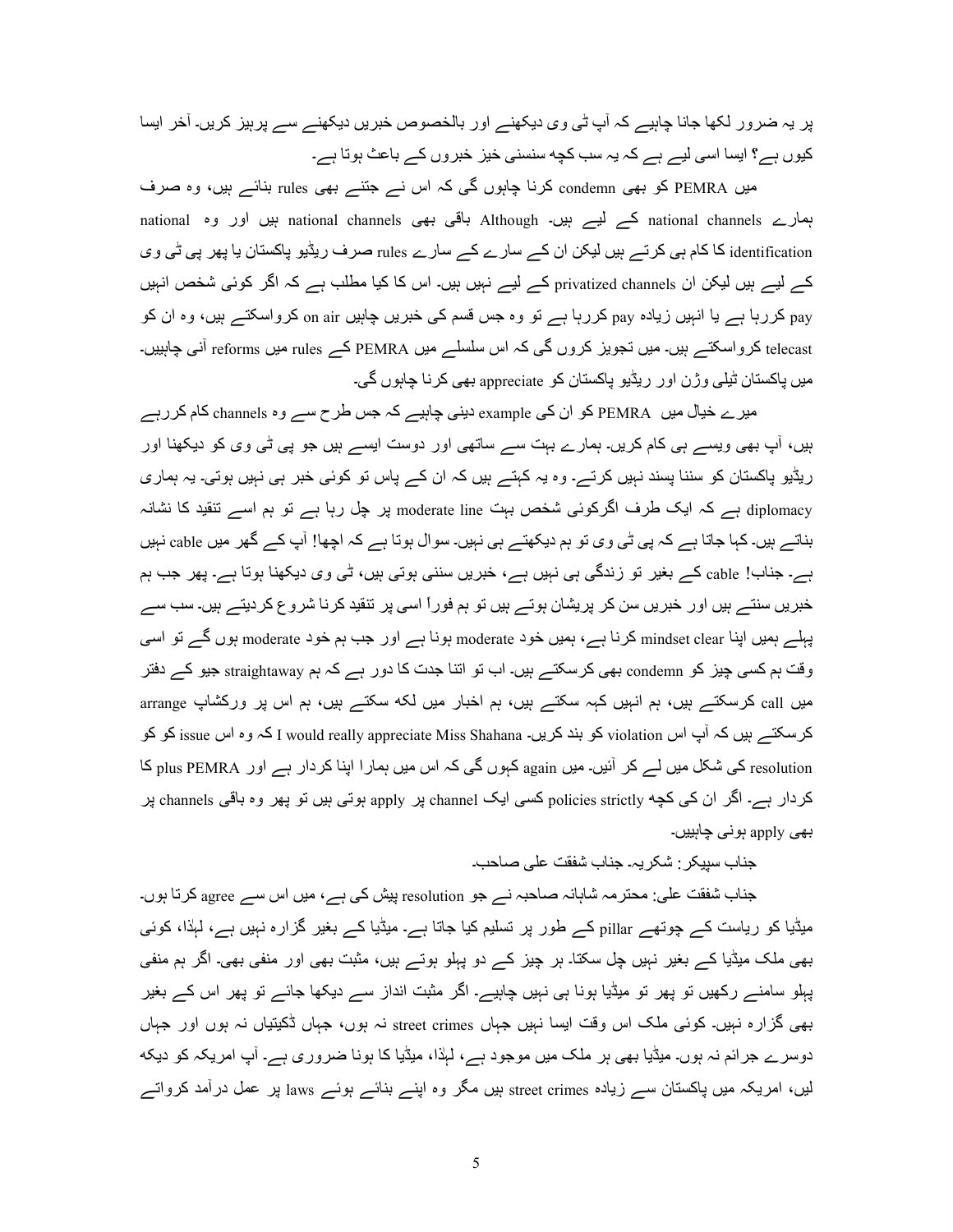ہیں، انہوں نے میڈیا کو پابند کیا ہوا ہے کہ وہ حکومت کی اجازت کے بغیر ان جرائم کی reports شائع نہیں کر سکتے۔ کچه ایسا کر تے ہیں لیکن mostly نہیں کر تے۔ پاکستان میں laws بنائے جاتے ہیں مگر ان پر عمل نہیں کیا جاتا۔ ہمارے سامنے صرف کاغذات کے ٹکڑے پڑے ہیں جنہیں ہم دیکه سکتے ہیں، ان پر عمل نہیں ہوتا۔ لمبذا، اگر ان قوانین پر عمل کیا جائے تو معاملات درست بوسکتے ہیں۔ میڈیا ایک اچھی چیز ہے اور اس پر بہجا تنقید نہیں کرنی چاہیے جس طرح کی جاتی ہے۔ جو کچه یہ دکھا رہے ہیں یا negative پہلو کی coverage کررہے ہیں تو ان کو روکا جائے۔ جس طرح Youtube پر ہمارے آقا محمد□ کے بارے میں Innocence of Muslim کے نام سے ایک فلم چلائی گئی، اگر آج Youtube بند کی گئی ہے تو یہ ایک اچھا اقدام ہے مگر میڈیا کو تو نہیں روکا جاسکتا۔ لہٰذا، ہمیں ان laws میں مزید amendments لانی چاہییں اور ان کی implementation کرنی چاہیے۔ اس میں سب سے زیادہ role ہمار ا اپنا ہے۔ شکریہ جناب۔

جناب سييكر : محترمہ شرمين قمر صاحبہ۔

محترمہ شرمین قمر : شکریہ جناب سپیکر ـ مس شاہانہ نے آج ایوان میں جو قرارداد پیش کی ہے، میں اس کو strongly support کرتی ہوں۔ جب ہم 'آزادی' اظہار رائے' کی بات کرتے ہیں تو ہم کہتے ہیں کہ میڈیا اٹھارہ کروڑ عوام کی آواز ہے۔ جب آپ کے پاس زیادہ power ہوتی ہے تو پھر آپ کی responsibility بھی اس حساب ســـر increase بوجاتـي ہـــر- ميڈيا آج اس state ميں ہـــر جباں وہ opinion maker ہـــر- ميڈيا ايک چيز دکھاتا ہے اور اس کو ایسے portray کرتا ہے کہ جیسے وہ ہیرو ہو تو وہ ہیرو بن جاتا ہے۔ اگر میڈیا کسی کو زیرو پر لانا چاہے تو وہ بھی کرسکتا ہے۔

أج كل جو كچه ميڈيا دكھا رہا ہے اور جس طرح چيزوں كو لے كر چل رہا ہے، وہ ايک بہت biased قسم کا معاملہ ہے۔ جب ہم میڈیا کو state کا fourth pillar consider کرتے ہیں تو میڈیا کو ensure کرنا چاہیے کہ وہ state کا fourth pillar ہے۔ اسے national security کے تقاضوں کو ملحوظِ خاطر رکھنا چاہیے۔ جرائم ہر جگہ ہوتے ہیں۔ کیا ہم نہیں جانتے کہ انڈیا میں کتنی ریاستیں ہیں اور کتنی ریاستوں میں علیٰحدگی کا مطالبہ کیا جارہا ہے اور وہ کب سے چل رہا ہے۔ کیا ہم نہیں جانتے کہ سری لنکا میں بھی اسی قسم کے معاملات چل رہے ہیں۔ ہمیں پتا ہے کہ امریکہ میں بھی street crimes اور دوسرے جرائم کی شرح ہم سے کہیں زیادہ ہے لیکن depend کرتا ہے کہ آپ کیا portray کررہے ہیں۔ آپ پاکستان کا کیسا image باہر کی دنیا کے سامنے پیش کررہے ہیں؟ باہر کے ملک میں بیٹھا ہوا کوئی بھی شخص نہیں دیکه سکتا کہ آپ کے ملک کے معاملات کیسے جِل رہے ہیں جب تک کہ آپ خود انہیں نہ دکھائیں کہ ہمارے ملک میں کیا معاملات چل رہے ہیں۔ ہمارے ہاں کوئی چھوٹا سا واقعہ بھی ہوجاتا ہے تو ہم اس کو بڑا ہوّا بنا کر سامنے لاتے ہیں۔ ہمارے نبی□ اور ہمارے مذہب نے کبھی بھی اس چیز کو support نہیں کیا کہ ہم گناہ کو یا اس طرح کی چیزوں کو سامنے لائیں۔ قذف کی سزا اس لیے تجویز کی گئی تاکہ آپ ان چیزوں کو چھپائیں۔ معاشرے میں positive چیزوں کو سامنے لانا چاہیے کیونکہ جب ہم گناہ کو سامنے لاتے ہیں تو وہ لوگ جنہوں نے اسے consider نہیں کیا ہوتا، وہ بھی سوچتے ہیں کہ ہاں، یہ بھی ایک چیز ہے۔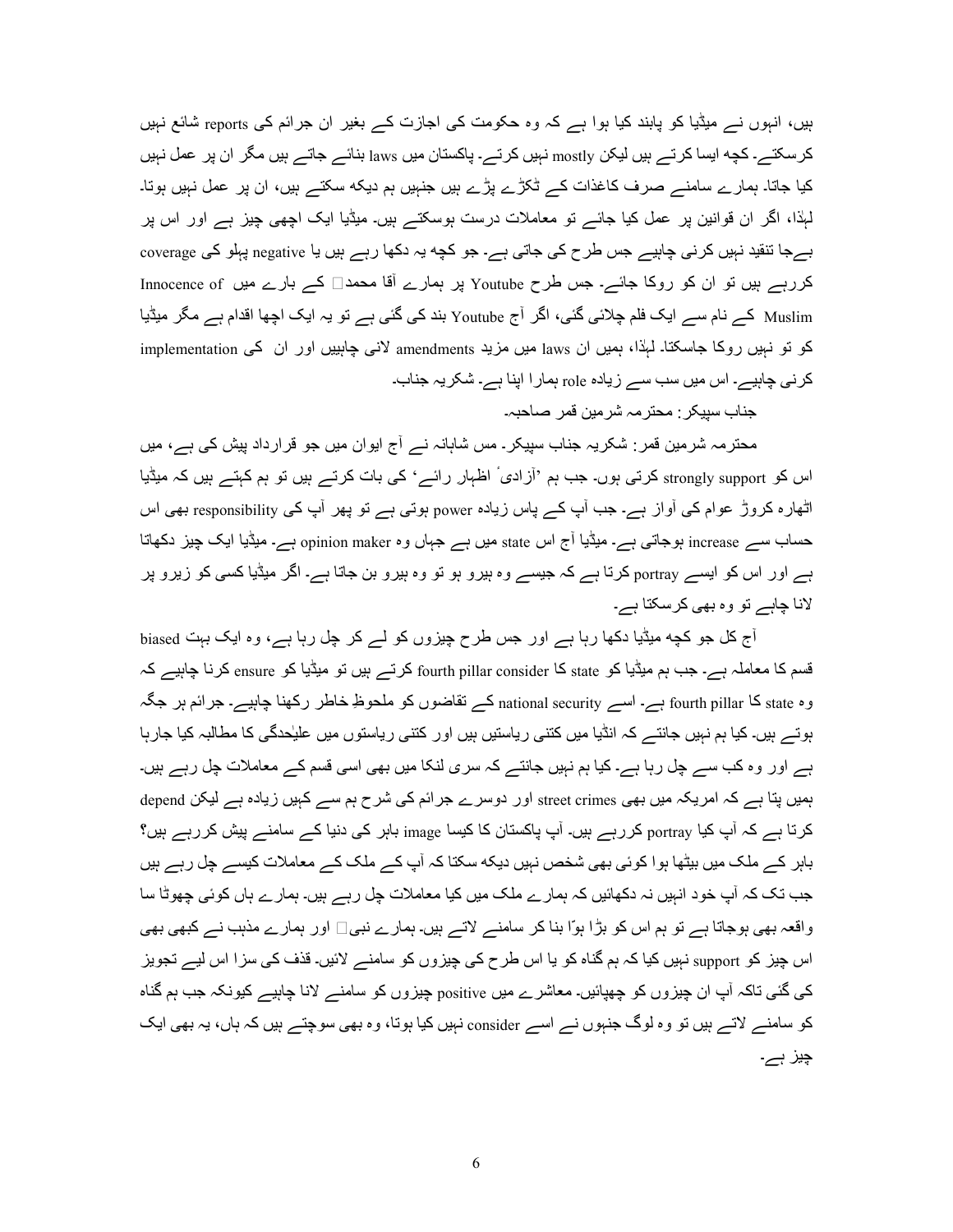ہم معاشرے میں اجتماعی طور پر ایک بےحسی لے کر آرہے ہیں۔ آج ہم بےحس ہوچکے ہیں۔ پہلے اگر مہینے بعد بم دھماکا ہوتا تھا تو اب ہر پانچ منٹ بعد ہورہا ہے جس پر ہم کہتے ہیں کہ یہ تو روز کا کام ہے۔ ہر پانچ منٹ بعد ہم دیکھتے ہیں کہ سلنڈر پھٹ گیا، سلنڈر پھٹنے کو ہم بم دھماکا بنا کر پیش کرتے ہیں۔ دنیا کے 156 ممالک میں آپ کا میڈیا دیکھا جاتا ہے، لوگ دیکھتے ہیں کہ اب پاکستان میں یہ واقعہ ہوگیا ہے اور وہ ہوگیا ہے، پاکستان تو ہے ہی ایسا، یہاں crimes بہت زیادہ ہیں، یہاں terrorism بھی ہے، پاکستان کے لوگ بھی اچھے نہیں ہیں اور اگر آپ احتجاج کرتے ہو تو کہا جاتا ہے کہ پاکستانی قوم میں tolerance بھی نہیں ہے، آپ کو احتجاج کرنا بھی نہیں آتا۔ آپ یہ چیز بھی دنیا کو دکھا رہے ہو۔ آپ ہر چیز ساری دنیا کو دکھارہے ہو اور خود ٹابت کررہے ہو کہ ہم برے ہیں۔ آپ سب سے کہہ رہے ہو کہ ہاں، ہم terrorists ہیں، ہمیں terrorists کہو، ہم پر ایک tag لگاؤ کیونکہ جب آپ کے اپنے لوگ باہر جاکر دوسروں کو یہ بتا رہے ہیں کہ ہم ایسے ہیں تو پھر سب کہیں گے کہ ہاں، آپ ایسے ہی ہو۔ گھر کے بھیدی سے زیادہ گھر کی باتیں باہر جاکر کوئی اور نہیں بتاسکتا۔ میڈیا اس وقت ہمارے گھر کا بھیدی ہے۔ میڈیا کو چاہیے کہ اس بات کا خیال رکھے۔ اپنا گھر اپنا ہوتا ہے، چاہے وہ بسردرودیوار ہو، چاہے جیسا بھی ہو، وہ آپ کا اپنا گھر ہوتا ہے۔ اسے بچانے کے لیے، اسے support کرنا سب سے پہلی ترجیح ہونی چاہیے۔ پاکستان ہے تو ہم ہیں۔ میڈیا اور پاکستان کے تمام ٹی وی چینلز ، پاکستان کی وجہ سے ہیں۔ سب سے پہلے پاکستان کو consider کریں اور باقی چیزوں کو بعد میں۔ میڈیا freedom of expression کو preach کرے۔ میڈیا عوام کے رائے آگے لے کر آئے۔ میڈیا سچ کا پرچار کرے لیکن پاکستان سے یہلے نہ آز ادی ٔ اظہار رائے ہے، نہ میڈیا کا اپنا کوئی مفاد اور نہ کوئی human rights ہیں۔ ہمارے rights پاکستان ہی کی وجہ سے ہیں۔ ہمیں human rights اگر مل رہے ہیں تو پاکستان کی وجہ سے ہی مل رہے ہیں۔ ہمیں freedom of speech مل رہی ہے تو پاکستان کی وجہ سے ہی مل رہی ہے۔ میڈیا کو یہ بات ملحوظِ خاطر رکھنی جابیے کہ جب وہ اپنی freedom of speech کو preach کر تا ہے، اس کی بات کر تا ہے، دنیا میں جاکر یہ کہتا ہے کہ ہمیں آزادی ٔ اظہار رائے حاصل ہے تو وہ پہلے پاکستان کو consider کرے، پھر اپنے حقوق کی طرف آئے۔ جناب سپیکر : شکریہ۔ محترمہ! آپ کا resolution اس intervention کے بعد لیں گے۔ ابھی ہمارے پاس

ڈاکٹر شمشیر خان صاحب تشریف فرما ہیں۔ یہ اقوامِ متحدہ میں کام کرتے ہیں اور high risk districts میں Polio Vaccination کے لیے خدمات سرانجام دے رہے ہیں۔ ان کا تجربہ اقوامِ متحدہ میں کام کرنے کا بھی ہے، اس کہ علاوہ اور دو چار ملکوں کا بھی ہے۔ آئیے انہیں سنتے ہیں، پھر آپ ان سے polio related سوالات بھی کریں کہ کیا مشکلات ہیں، کس طرح معاملات چل رہے ہیں، کیا ہونا چاہیے اور کیا نہیں ہونا چاہیے۔ پھر یہ بھی بے کہ آپ یوته پار لیمنٹ میں بولیو کے معاملے پر ایک سیر حاصل بحث بھی کریں۔ میں شمشیر خان صاحب سے گز ار ش کر وں گا کہ ر وسٹر م بر آئیں اور اپنے، presentation بیش کر یں۔ جناب شمشير على خان: بسم الله الرحمٰن الرحيم۔

 Honourable Speaker and distinguished Youth Parliamentarians, I will just give you an update on the polio situation globally, nationally and then provincially and what milestones we have achieved, where we are currently and what is the present status. So, the proposed outline for my presentation would be that polio eradication is taking place in Pakistan. I will briefly talk on the national emergency plan that was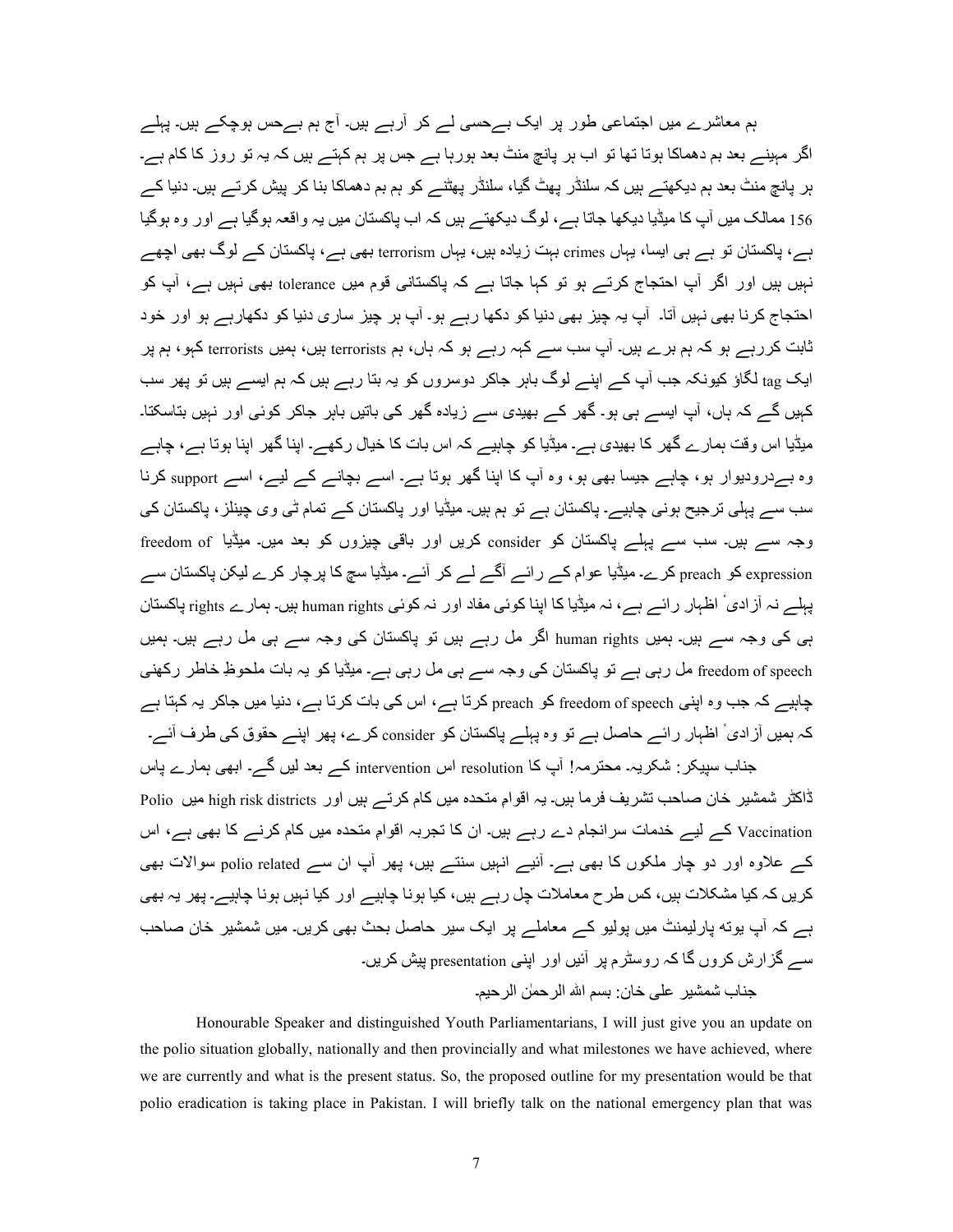developed in 2011 which was augmented in 2012 and a new plan has been developed for 2013 and then, briefly touching the success stories for polio in Pakistan and globally.

In 1988, the World Health Assembly thought that polio should be eradicated from the globe. What we were seeing at that time, more than 350,000 cases were reported annually from 125 countries which is like 1000 polio cases or 1000 paralysis/children getting paralyzed per day. This was in 125 countries.

What we see now is the story that in 2012, only three countries are left with polio. We call them endemic because these countries have never stopped the virus transmission in any particular year. So, these are the three countries which include Afghanistan, Nigeria and Pakistan.

پہلے سالانہ 350,000 cases globally رپورٹ ہوتے تھے، پچھلا سال ہمارا سب سے successful سال رہا ہے، اس میں صرف 222 کیس رپورٹ ہوئے ہیں، ان میں سے majority case ان تین ممالک میں سے ہیں۔ میں آپ سے share کروں گا کہ اور کون سے ممالک ہیں۔

اگر آپ global سطح پر دیکھیں تو 2011 میں cases 590 تھے، جس میں پاکستان سے cases تھے۔ اگر آبِ دیکھیں تو یہ بوری دنیا کے of the cases of 35-40% تھے۔ 2012 میں یہ cases reduce ہوئے، تقریباً 71% reduction ہوئی اور پاکستان سے s8 cases report ہوئے۔ اس وقت کی situation یہ ہے کہ21 فروری 2013 تک 21 cases ہیں جس میں سے دو پاکستان سے جب کہ ایک افغانستان سے report ہوا ہے۔ پاکستان کے دو cases میں سے پہلا کیس کر اچی کے بن قاسم ٹاؤن سے جنوری میں سامنے آیا جبکہ دوسرا کیس ضلع بنوں سے 26 جنو ري کو  $\det$  detect بو ا۔

اگر ہم provincial break-up میں جائیں تو 2012 میں cases 4 خیبر پختونخوا سے report ہوئے جبکہ فروری 2013 تک ایک case سامنے آیا۔ فاٹا اور فرنٹیئر ریجن سے 2012 میں 5 کیس سامنے آئے جبکہ اس سال کوئی کیس نہیں ہے۔ اسی طرح سندھ میں دو cases تھے جبکہ ابھی ایک case ہے۔ بلوچستان اور پنجاب سے 2013 میں کوئی case نہیں ہے۔ اگر آپ اضلاع کے حوالے سے دیکھیں تو یچھلے سال 2012 میں ہمارے 10 اضلاع میں polio cases تھے جبکہ اس سال 2013 میں صرف 2 اضلاع سے polio cases report ہوئے ہیں۔

میں آپ کو تھوڑا سا historyکے بارے میں بتانا جاہوں گا کہ 1994 میں بیپلز پارٹی کی حکومت میں پہ پروگرام launch بو ا تھا کہ پاکستان میں National Immunization Day شروع کیا جائـــر۔ یہ ایک fixed site پر ہوتی تھی، parents اپنے بچوں کو health clinics پر لاتے تھے اور وہاں ان بچوں کو vaccine پلوایا کرتے تھے۔ اس کے بعد پھر اس میں کافی reduction ہوئی تو ہم نے سوچا کہ house to house جائیں، گھر گھر جاکر بچوں کو vaccine پلائی جائے کیونکہ awareness نہ ہونے کی وجہ سے زیادہ بچے نہیں آرہے تھے۔ ٹیمیں گھر گھر جاتي تھيں اور بچوں کو vaccine پلائي جاتي تھي۔ پھر A.F.P. Surveillance جو کہ Acute Flaccid Paralysis کی surveillance ہوتی ہے، جو بچے کو weakness یا paralysis ہوجائے تو ان بچوں کی ہم surveillance کرتے ہیں، ان کی رپورٹنگ کرتے ہیں اور انہیں investigate کرتے ہیں۔ یہ 1997 میں شروع ہوئی۔ اس کے بعد Environmental Surveillance کا مرحلہ آیا۔ جس طرح بچے بیمار ہوتے ہیں، اسی طرح ہم environment سے یعنی sewage سے بھی samples لیتے ہیں کہ آیا بچے stool میں جو virus pass کررہے ہیں، یہ کبیں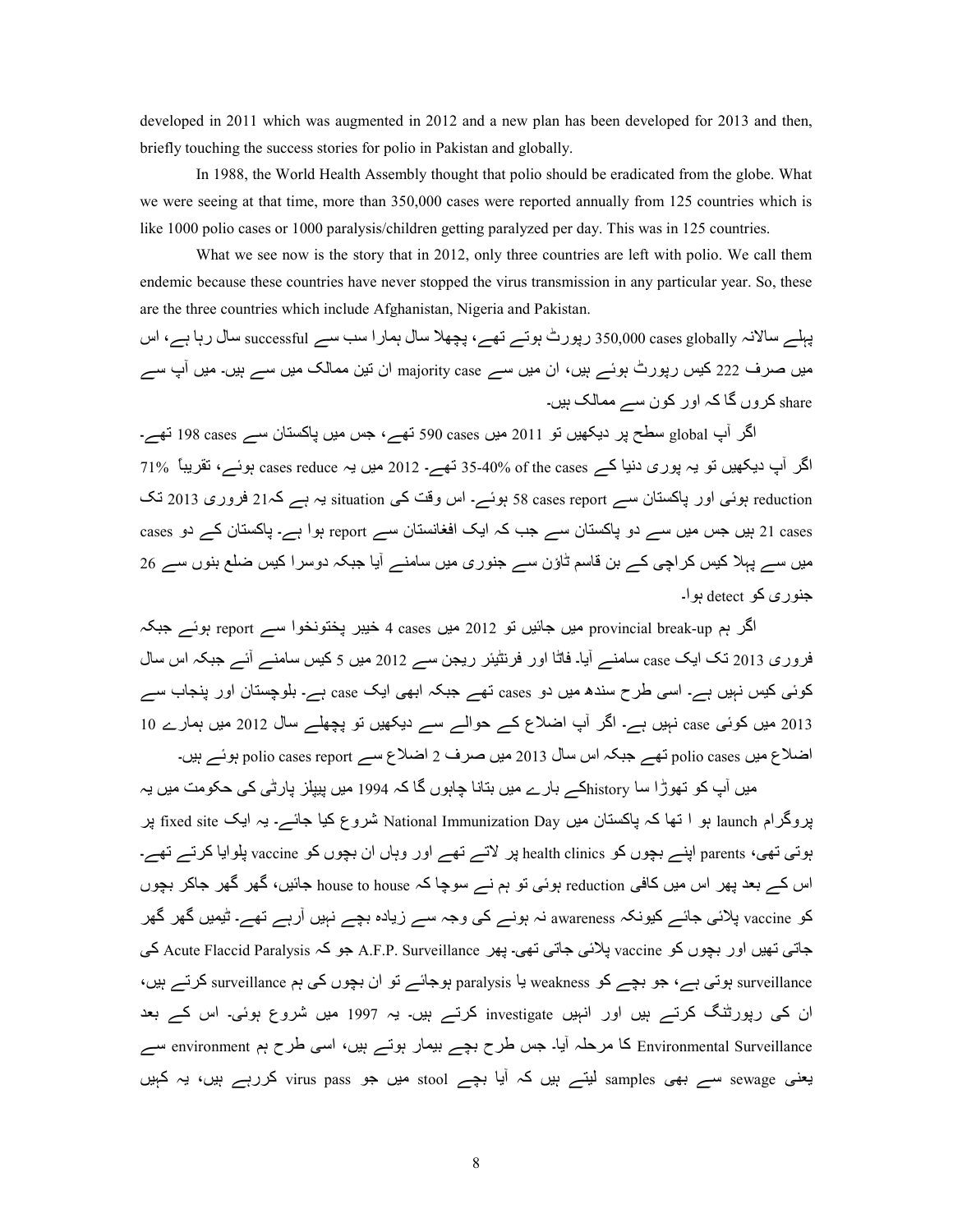environment میں موجود تو نہیں ہے۔ یہ پروگرام ہم نے 2009 میں شروع کیا۔ اس سے متعلق detail میں آپ سے کچه دیر میں discuss کروں گا۔

پھر 2011 میں نیشنل ایمرجنسی ایکشن پروگرام launch ہوا جس میں ذمہ داری districts کو دی گئی۔ ڈیٹی کمشنر، ڈی سی او اور فاٹا میں political agents کو ذمہ داریاں دی گئیں تاکہ وہ empower ہوں اور اس پروگرام کو oversee کریں۔ 2012 میں اس کو augment کیا گیا۔ 2013 کی key strategy بھی میں آپ سے share کر وں گا۔

نیشنل ایمرجنسی ایکشن پلان کے تحت PM's Polio Cell میں پرائم منسٹر کی طرف سے بیگم شبناز وزیر علی صاحبہ کو focal person کے طور پر nominate کیا گیا جو اس سارے پروگرام کو oversee کرتی ہیں۔ صدر مملکت کی oversight committee بنی جس کو ڈاکٹر عذرا بیچوہو lead کررہی ہیں۔ پولیو کے لیے نیشنل ٹاسک فورس بنی جس کو ہر quarter میں پر ائم منسٹر chair کرتے ہیں۔ جس طر ح میں نے کہا، ڈی سی، ڈی سی اوز اور پولیٹیکل ایجنٹس کو پورا اختیار دیا گیا کہ یہ اپنے منعلقہ ضلع اور ایجنسی میں polio campaign کے حوالے سے accountable ہیں۔ اس میں عوامی نمائندوں کو involve کرنے پر بھی focus کیا گیا ہے۔ ہم نے micro-plan کی طرف بھی توجہ دی۔ Micro-planning یہ ہوتی ہے کہ team کی سطح سے ہمار ا micro-plan کا micro شروع ہوتا ہے، ٹیمیں گھر گھر جاتی ہیں، اس level سے micro-plan شروع ہوتا ہے، اس کے بعد area کا map بنتا ہے، اسی طرح یونین کونسل اور ڈسٹرکٹ کے micro-plans بنتے ہیں۔ یہ سب compile ہو کر ایک صوبائی micro-plan بنتا ہے اور بھر national plan بنتا ہے۔ اس plan کی بنیاد پر ہم logistics اور vaccine کی requirement کا تعین کرتے ہیں اور پھر ہر ضلع کو اسی حساب سے دیتے ہیں کہ اس کو کتنی vaccine یا logistics چاہیے۔ وہ بچوں کی تفصیلات کو record کرتے ہیں اور ہر ایک بچہ جس کو vaccine دی جاتی ہے، اس کی finger marking ہوتی ہے۔ ناخن اور گوشت کے تھوڑے سے حصے پر marking ہوتی ہے۔ یہ سب کچه ہیں depend کرتا ہے۔ 9cpend

ہم نے 2012 کے augmenting plan سے بہت کچه سیکھا اور اس سے کافی positive changes آئیں۔ اس سے قومی، صوبائی اور اضلاع کی سطح پر chief executives کی personal oversight ممکن ہوئی۔ ہمارے سامنے ایک challenge بہ آیا کہ commitment and action بونین کونسل اور .area level نک صحیح طریقے سے translate نبیں ہوتسہ۔

سال 2013 میں ہم نے National Emergency Action Plan کے لیے ایک goal set کیا ہے کہ ہم نے پولیو وائرس کی transmission کو روکنا ہے۔ پولیو وائرس کی transmission جو ایک بچے سے دوسرے بچے کو بوتی ہے، ہم نے اسے دسمبر 2013 کے اختتام تک روکنا ہے۔ اس goal کو achieve کرنے کے لیے کچه objectives بیں جس کے لیے سب سے پہلے ضروری ہے کہ ایک meaningful accountability ہیں جس کے لیے سب سے پہلے ضروری ہے بونین کونسل کی سطح پر ہو۔ اچھی quality کی campaign ہو، %95 بچوں کو ہر یونین کونسل میں vaccine پلائی جاسکے۔ فاٹا میں ہمیں ایک مسئلہ کا سامنا ہے، آپ کو شاید علم بھی ہو ، جون 2012 میں شمالی وزیرستان ایجنسی کے طالبان نے پولیو مہم پر ban لگایا، جس سے 170,000 کے قریب بچے polio vaccine سے محروم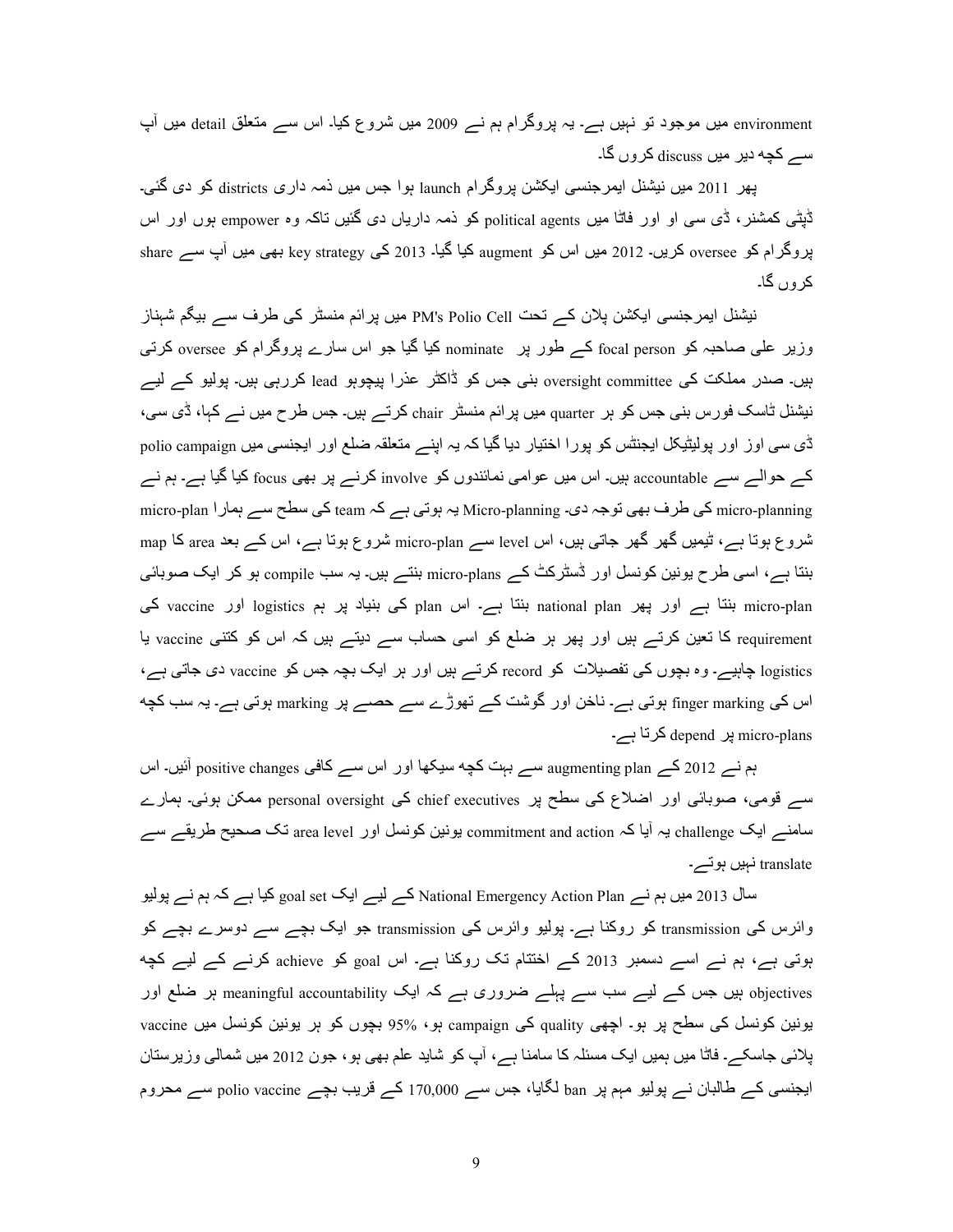رہ گئے۔ اس کے چند دن بعد جنوبی وزیرستان میں بھی اسی قسم کا ban impose کردیا گیا۔ اس وقت نقریباً کے قریب بچے پولیو vaccine سے مستقل طور پر محروم ہیں جنہیں ہم vaccine نہیں پلا رہے۔ اس کے  $250,\!000$ لیے ہم نے alternate طریقے دیکھے ہیں۔

شمالی اور جنوبی وزیرستان کی آبادی سردیوں کی وجہ سے migrate کرکے خیبرپختونخوا کے جنوبی اضلاع میں چلی جاتی ہے، وہاں ہم انہیں vaccine پلا رہے ہیں۔ یہی ہمار ا objective بھی ہے کہ ہم فاتًا کے تمام بچوں تک access کریں اور انہیں vaccine پلائی جائے، صرف پولیو کی vaccine نہیں بلکہ تمام اقسام کی vaccines پلائی جائیں۔ اس کے لیے ہے نے ایک strategy اپنائی ہے جس کے تحت Short Interval Additional areas جسے ہم SIAD کہتے ہیں، جب بھی کسی area میں ہمیں عدد access ملتی ہے تو ہم جاکر جلد از جلد ان areas کو vaccinate کرتے ہیں۔ ہمیں جہاں بھی پولیو کا کوئی کیس نظر آتا ہے تو ہم اس کے لیے دو تین SIAD کرتے بیں تاکہ ان بچوں کی immunity بڑھائی جاسکے۔ ہم نے دیکھا ہے کہ زیادہ تر polio cases, migratory population میں ہوتے ہیں جو صبح پشاور میں ہوتے ہیں تو شام کو یا دوسرے دن کر اچی میں، پھر کر اچی سے کوئٹہ چلے جاتے ہیں۔ اس کے لیے ہم National Institute of Health کی پولیو لیب میں ان کی genetic sequencing کرتے ہیں اور ان کے genes نکالتے ہیں کہ یہ کہاں سے آئے ہیں۔ اس سے ہمیں اندازہ ہوجاتا ہے کہ یہ case پشاور کا ہے مگر رپورٹ کوئٹہ میں ہوا ہے یا پھر کوئٹہ کا کیس ہے اور رپورٹ کراچی میں ہوا ہے۔ Genetic sequencing سے ہمیں اس چیز کا پنا چل جاتا ہے۔ ہر بچے تک پہنچنا بھی ہماری strategy میں شامل ہے۔

ہم نے control rooms بنائے ہیں۔ جب بھی ہماری campaigns ہوتی ہیں تو ہم قومی سطح پر ایک control room بناتے ہیں۔ ہر صوبے میں بھی ایک control room ہوتا ہے۔ جو بھی coverage ہو یا کوئی واقعہ ہو تو وہاں report ہوتا ہے۔ اسی طرح ضلعی سطح پر ایک control room ہوتا ہے جو کہ ڈپٹی کمشنر کے دفتر میں ہوتا ہے۔ وہاں روزانہ field سے جو بھی data آتا ہے، اسے compile کرکے صوبے کو بھیجا جاتا ہے، پھر صوبے سے national control room کو بھیجا جاتا ہے۔ اس طرح روزانہ ہمارے پاس data آتا ہے کہ کننے بچوں کو vaccine بلائی گئی اور کہیں کوئی مسئلہ و غیرہ تو نہیں ہے۔

اس طرح 2013 کی کچه اور key strategies بھی ہیں۔ ان میں ایک pre & intra campaign بھی ہے۔ کسی بھی campaign سے پہلے ہم دیکھتے ہیں کہ یہ ڈسٹرکٹ campaign کے لیے واقعی نیار بھی ہے یا نہیں۔ اس طرح ہم تمام تر pre-campaign activities کو review کرتے ہیں۔ اس کے ساته ہم نے اس مرتبہ campaign کے دوران بھی monitoring کا بندوبست کیا ہے۔

ہم نے کسی بھی قسم کی misreporting یا غلط بیانی یا financial misappropriation کے لیے zero tolerance کی پالیسی اپنائی ہوئی ہے۔ ہم نے 2012 میں Direct Disbursement Mechanism شروع کیا ہے جو کہ 225,000 پولیو ورکرز پر مشتمل ہے۔ یہ ورکرز گھر گھر جاتے ہیں۔ یہلے ان کو اکثر پیسے نہیں ملتے تھے، اب ان سب کے شناختی کارڈ لے کر Easy Paisa کے ذریعے یا کسی بھی اور طرح سے پیسے direct ہر ورکر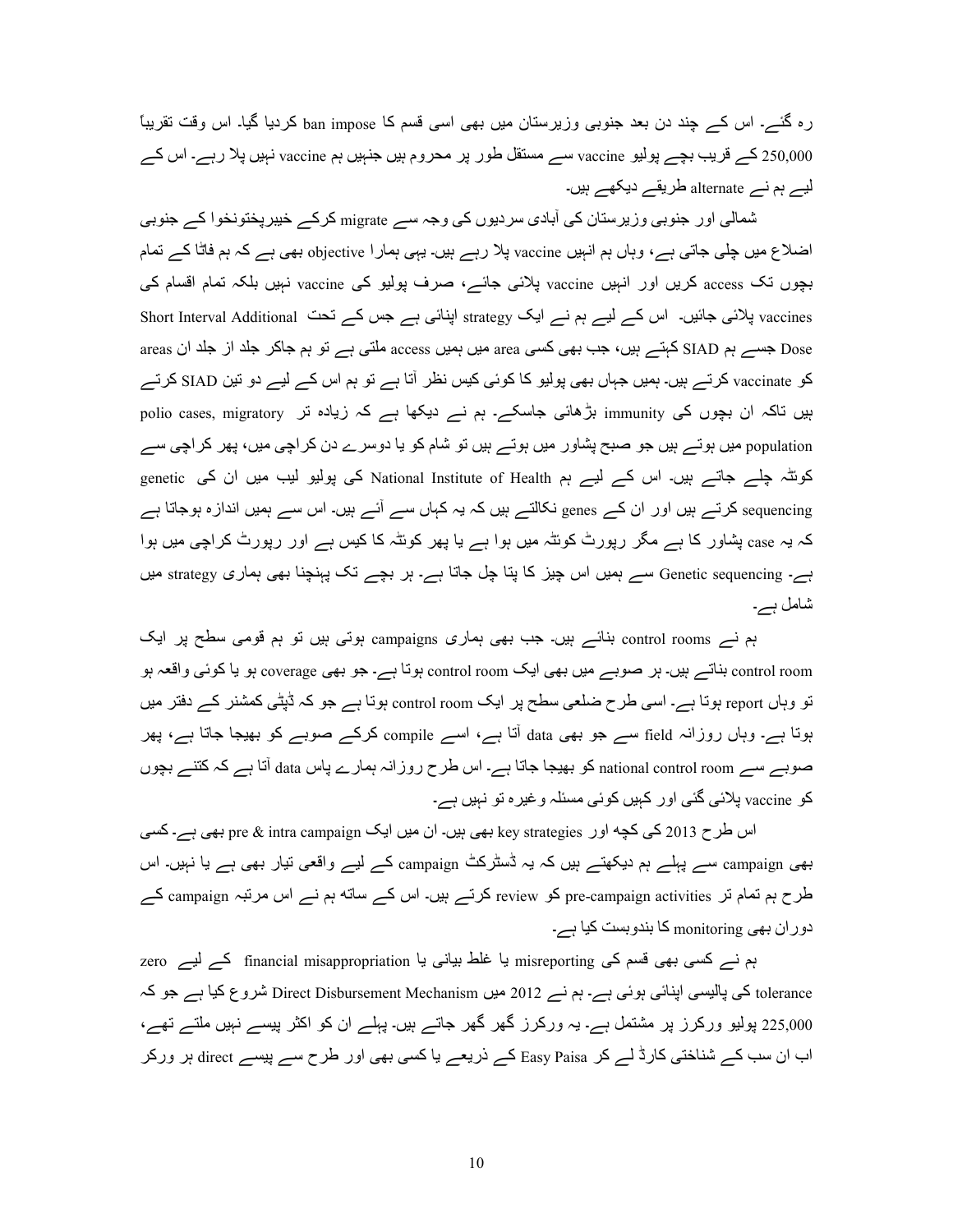کے account میں بھیجے جاتے ہیں۔ اس طریقے سے financial misappropriation کم کرنے میں بھی مدد ملی ہے۔

اس کے علاوہ ہماری strategy میں افغانستان کے ساته coordination بھی شامل ہے۔ پولیو کے معاملے میں افغانستان اور پاکستان کو ایک ہے block تصور کیا جاتا ہے کیونکہ آپ کو پتا ہے کہ پاکستان اور افغانستان کہ درمیان heavy migration ہوتی ہے۔ طورخم سرحد پر ہم روزانہ دو سے تین ہزار بچوں کو جو افغانستان سے آرہے ہوں یا جارہے ہوں، پولیو ویکسین پلاتے ہیں۔ اسی طرح ہم چمن پر واقع friendship gate پر بھی تقریباً ہزار بارہ سو بچوں کو روزانہ vaccinate کرتے ہیں۔ یہ بچے جو وہاں سے مستقل آ رہے ہوتے ہیں یا جا رہے ہوتے ہیں، وہاں سے وائرس اِدھر لاتے ہیں اور اِدھر سے وہاں لے جاتے ہیں۔ اس لیے ان کے ساته coordination کرنا بہت ضروری ہے۔ ہم کوشش کرتے ہیں کہ ہماری تمام campaigns synchronized ہوں، ہمارے اور ان کے ہاں ایک ہی دن ہوں، اس میں کوئی فرق نہ ہو تاکہ اگر وہ بچے جو راستے میں ہوں تو انہیں وہاں افغانستان میں یا پھر یہاں vaccine مل جائے۔

ہماری strategy میں vaccine management بھی شامل ہے۔ ہم نے دیکھا ہے کہ پاکستان میں vaccine کی wastage بہت زیادہ ہورہی ہے۔ ہم ایک ڈسٹرکٹ کو vaccine مہیا کرتے ہیں، اگر اس ڈسٹرکٹ کی کسی یونین کونسل میں campaign نہیں بوسکی تو وہ vaccine کبھی بھی واپس نہیں آتی۔ اس لیے یونین کونسل، ضلع اور صوبے کی سطح پر ہم نے vaccine management trainings کا بندوبست کیا ہے۔ صوبائی سطح پر vaccine management committees بن گئی ہیں، قومی سطح پر بھی committee بنی ہے جو کہ تمام process پر نظر رکھیں گی کہ vaccine کس طریقے سے جاتی ہے، کہاں use ہوتی ہے اور کتنی مقدار میں واپس آتی ہے۔ پولیو کے خاتمے کے لیے جتنی بھی کوششیں ہم کررہے ہیں، اس سے ہم routine immunization program کو strong and strengthen کر رہے ہیں تاکہ باقی routine کی vaccinations سے بھی لوگ استفادہ حاصل کر سکیں۔

پاکستان میں 1994 میں جب ہم نے یہ پروگرام launch کیا تو نقریباً 2,700 cases report ہورہے تھے۔ 2005 میں ہمیں کافی success حاصل ہوئی اور پورے ملک میں صرف 28 cases report ہوئے۔ یہ سلسلہ 2007 تک چلتا رہا۔ 2007 کے بعد تھوڑا سا increase آیا، 32 سے cases 117 ہوگئے، پھر 89 اور اسی طرح بڑھتے رہے۔ اس کی بڑی وجہ insecurity کی صورتحال تھی۔ سوات کا operation ہوا، فاٹا میں unrest شروع ہوگیا، اس سے cases بننا شروع ہوگئے۔ ہم ان حالات میں تمام families اور تمام بچوں نک نہیں پہنچ سکتے تھے حالانکہ اگر 2005 والا سلسلہ جاری رہتا تو شاید 09-2008 میں ہم یہ goal achieve کرسکتے تھے مگر unrest اور displacement کے باعث، جگہ جگہ جو IDPs camps بنے، اس کی وجہ سے ہمارے پروگرام کو setback ہوا۔ پھر بھی اگر آپ دیکھیں تو 2011 کے بعد یعنی 2012 میں ہم reduction phase میں آئے ہیں اور 2012 میں ٹوٹل report ہوئے۔ 58 ہوت

اگر 2011 کے اضلاع کا جائزہ لیا جائے تو 60 اضلاع پولیو وائرس سے infected تھے جبکہ 2012 میں کم بوکر 28 اضلاع رہ گئے۔ اسی طرح اگر آپ environmental samples کو دیکھیں تو 2011 میں samples ہ positive آرہے تھے جبکہ 2012 میں کم ہوکر 37% رہ گئے۔ سب سے بڑی بات یہ ہے کہ دنیا میں پہلی بار اتنے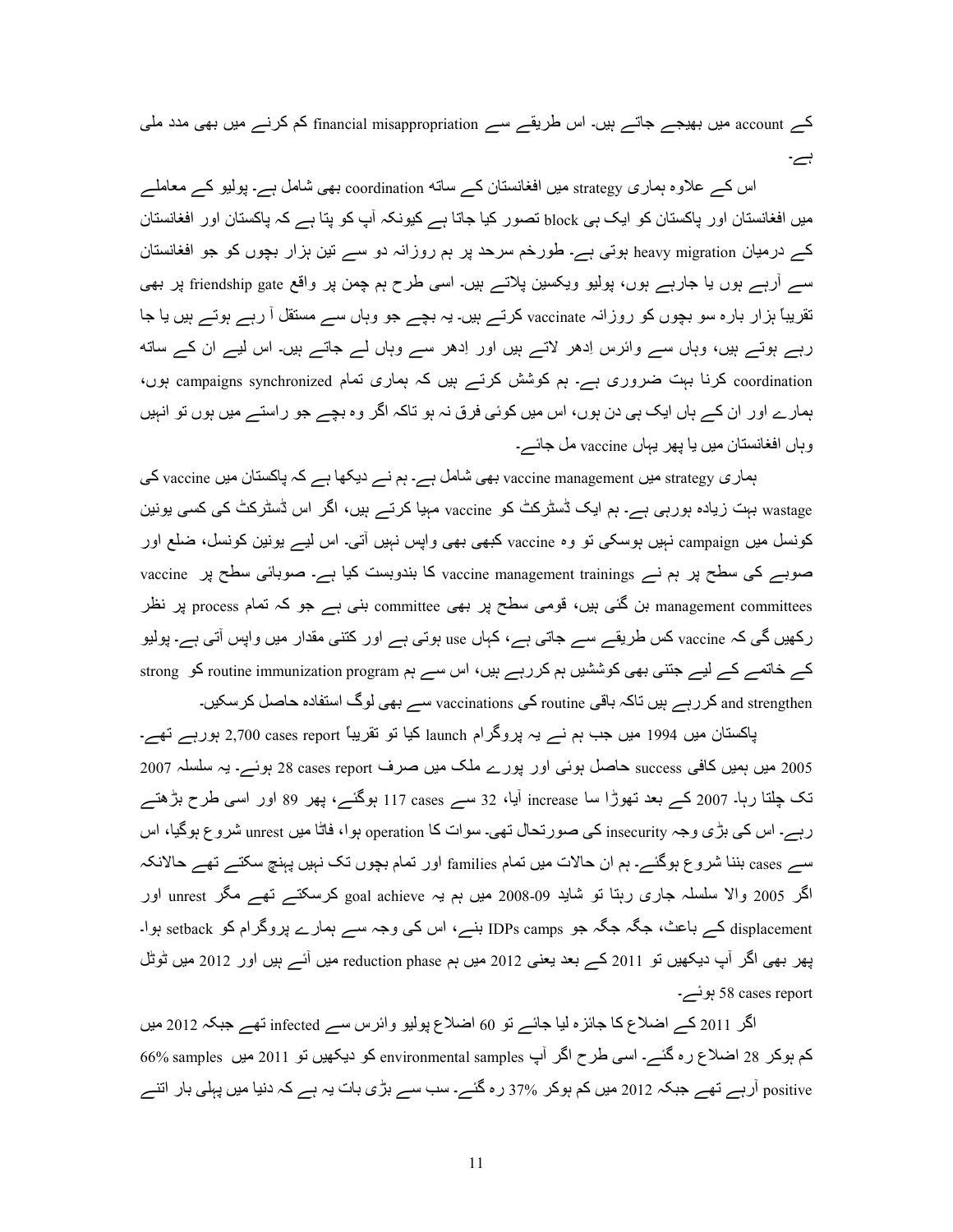کم یعنی cases 222 نظر آئے۔ 2012 کے 58 کیسز میں سے 81% خیبر پختونخوا اور فاٹا سے ہیں۔ اگر ہم اس کا further analysis كريں تو فاتا ميں 66% كمي آئي ہے، %95 كمي بلوچستان كے كيسز ميں آئي ہے، %78 كيسز پنجاب میں کم ہوئے ہیں اور سندھ میں %88 کمی آئی ہے۔ اس طرح یہ ہمارے لیے ایک success ہے اور تسلی بخش بات ہے polio cases کم ہور ہے ہیں۔

دنیا ہمیں بڑے غور سے دیکه رہی ہے کہ یہ پروگرام کس طریقے سے چل رہا ہے۔ ورلڈ ہیلته اسمبلی کے بارے میں آپ کو علم ہوگا کہ یہ WHO کی ایک اسمبلی ہے، UN کے تمام رکن ممالک کے وزراءِ صحت اس کے ممبر ہوتے ہیں۔ اس سال مئی 2012 میں ان کی میٹنگ ہوئی، انہوں نے پولیو کو ایک global emergency public health issue declare کیا ہے۔ پھر ستمبر میں UN کی جنرل اسمبلی میں سیکرٹری جنرل صاحب نے کہا کہ آئندہ نسل کے لیے رہاری commitment ہے کہ ایک polio-free world کی legacy چھوڑ کر جائیں۔

یہ سب تو آپ نے اچھی باتیں سنیں مگر آپ نے دیکھا دسمبر میں کیا ہوا۔ ہیلته ورکرز اور بولیو ورکرز کو مارا گیا۔ اس کی وجہ سے ہمیں اپنے تمام پروگرام میں changes لانا پڑیں۔ ہم جو قومی سطح کی campaign کرتے تھے جس کے متعلق ٹی وی اور اخبارات پر مختلف ads آتے تھے، اس کو ہم نے ہٹانا شروع کردیا۔ اس کے نتیجے میں campaign stagnant ہوگئی۔ ایک ضلع میں آج تو دوسرے میں کل، فلاں صوبے میں اِس دن تو فلاں میں اُس دن، غرض ہم dates کی کوئی announcement نہیں دے رہے تھے۔ ہم نہیں چاہتے تھے۔ کہ بیلته ورکرز کو security کے مسائل درپیش ہوں۔ ہیلته ورکرز کو مختلف قسم کے threats ملنا شروع ہوگئے جس سے کافی زیادہ morale بھی گرنا شروع ہوگیا۔ لوگ کہنے لگے کہ یہ western conspiracy ہے۔ اس طرح بہت سی چیزیں اس کے ساته link کرنا شروع ہوگئے۔ دسمبر کے بعد کی strategies میں آپ کے ساته share کر وں گا۔

ہم نے communication guidelines مرتب کی ہیں۔ یہلے ہماری mass communication ہوتی تھی، اب ہم نے campaign کی بجائے disease education پر focus کردیا ہے۔ آئندہ آپ campaign کے بارے میں نہیں سنیں گے کہ قومی سطح پر ، کسی صوبے یا ضلع میں کوئی campaign ہورہی ہے۔ ہم زیادہ تر content integration پر توجہ مرکوز کررہے ہیں۔ پولیو کو preventive health services کا حصہ بنادیا گیا ہے۔ پچھلے پانچ سال سے ہم دیکه رہے ہیں کہ زیادہ تر cases پشتون آبادی میں آرہے ہیں۔ اگر صرف پچھلے سال کے analysis دیکھیں تو cases 95% يشتون أبادي ميں أئے ہيں۔

وقت کی ضرورت کیا ہے؟ اس سلسلے میں advocacy اور public relations کو بڑھانے کی ضرورت ہے۔ Safety of vaccinators بہت اہم issue ہے۔ ہم چاہیں گے کہ جو vaccinators گھر گھر جاتے ہیں، ان کی safety کو ensure کیا جاسکے۔ آپ نے کل کے واقعے کے بارے میں سنا ہوگا کہ مردان میں ایک ٹیم کے ساته پولیس والے کو ماردیا گیا۔ یہ ایک بڑا مسئلہ ہے جو سامنے آرہا ہے۔ Routine Immunization, nutrition and wASH جذبیں ہم +polio بھی کہتے ہیں، یعنی پولیو کے ساته ایسی چیزیں جو اس علاقے کی ضرورت ہوں، انہیں ہم add کریں اور ان کے ساته پولیو اور دوسری vaccines دی جائیں جس سے شاید بہتری پیدا ہو۔ ایک اہم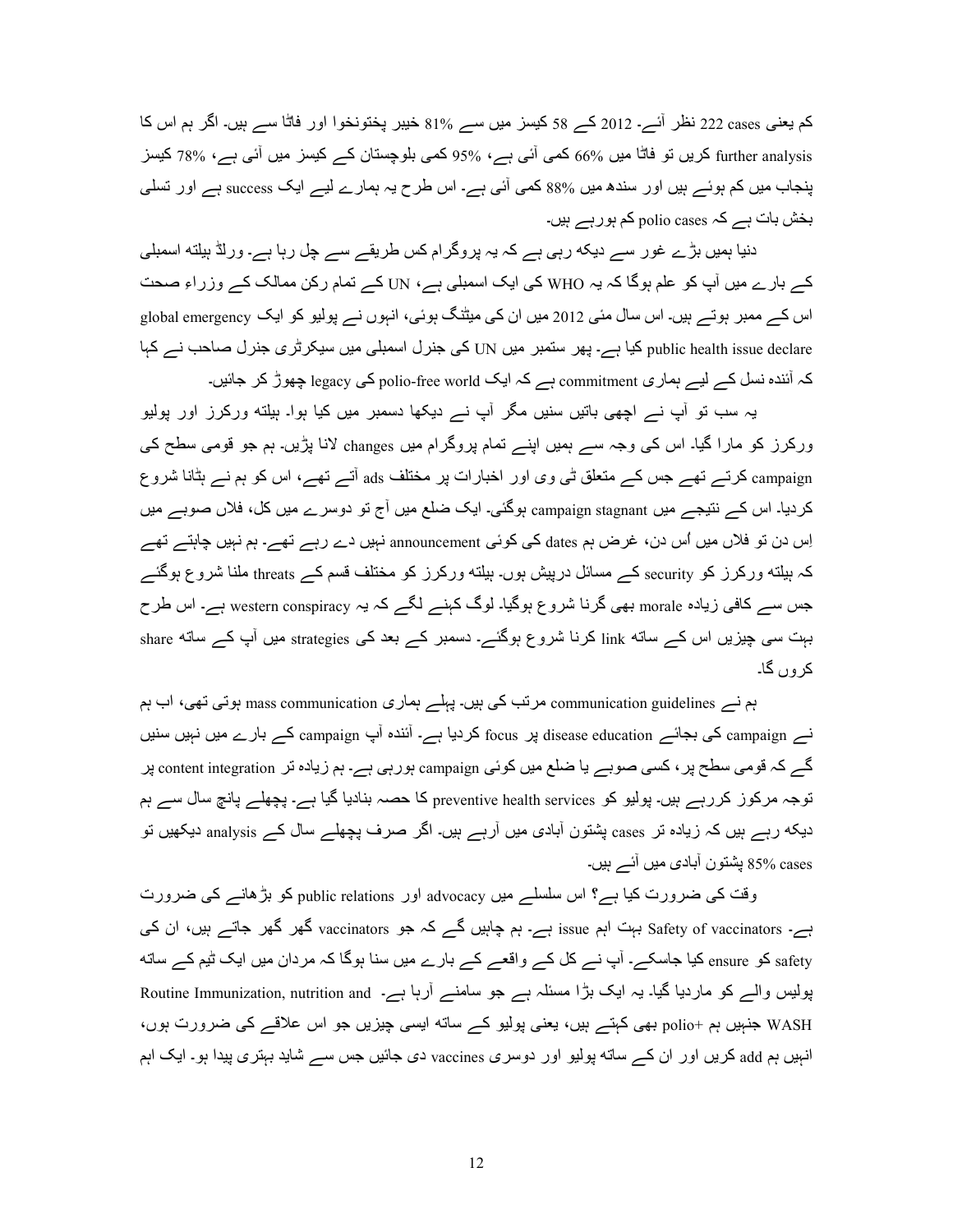بات focus within the focus ہے۔ دیکھنا ہے کہ priority population میں ہمیں کس چیز پر focus کرنا ہے اور ہم کس طریقہ سے سول سوسائٹی کے ساته partnership بنائیں۔

ہمارا ایک communication network ہے جسے ہے COMNet کہتے ہیں۔ اس میں 1,100 کے قریب workers ہیں۔ کچه high risk پولیو کے اضلاع میں کام کرتے ہیں۔ اس میں social mobilizers ہوتے ہیں جو کہ گھر گھر جاکر پولیو کے messages اور اس کی awareness, parents کو دیتے ہیں۔ پھر ان کے اوپر supervision کے لیے Union Council communication officers ہوتے ہیں۔ اس کے بعد ڈسٹرکٹ کی سطح کے افسران ہوتے بیں۔ اس طرح ہم نے تین tiers کا ایک set up بنایا ہے جو کہ mostly, awareness communication کا کام کرتا ہے۔ ابھی ہم نے door to door activities کو محدود کردیا ہے، اس کی جگہ زیادہ تر advocacy اور group discussions پر توجہ دے رہے ہیں۔ ہم Polio Plus پر زیادہ focus کررہے ہیں کہ کس طریقے سے ایک مخصوص علاقے کی ضروریات پر بات کی جائے اور وہ ضروریات فراہم کی جائیں۔ ہماری کوشش ہے کہ ہمارا cOMNet کا setup ضلع اور تحصیل سطح کی administration کے ساته integrate ہو جائے اور ان کے ساته مل کر کام کرے۔

اب ہم High Risk Groups کی طرف آتے ہیں۔ یہ mobile یا migrant population اور underserved population پر مشتمل ہیں۔ ہم زیادہ تر کوشش کر رہے ہیں وزارتِ مذہبی امور اور صوبائی اوقاف کے محکموں کے ساته کہ کس طرح انہیں on board لیا جائے۔ اس سلسلے میں ہم نے provincial awareness seminars کیے ہیں۔ ہمارا plan ہے کہ وفاق المدارس کے heads کے ساته آئندہ ہفتے ایک meeting کریں اور ان سے ایک joint statement لیں، written, audio and video جسے ریڈیو اور ٹی وی پر چلایا جاسکے اور جس میں واضح طور پر کہا جائے کہ پولیو یا دوسری vaccines میں کوئی مضر صحت چیز نہیں ہے اور یہ بالکل حلال ہیں اور ان سے بچوں کو فائدہ بہنچتا ہے۔ اس طریقے سے ہم کوشش کررہے ہیں کہ لوگوں تک یہ بیغام بہنچائیں۔ ہم نے بین الاقوامی، قومی اور مقامی علماءِ کرام اور مفتی صاحبان سے فتوے لیے ہیں اور ان فتووں پر مشتمل ایک کتابچہ بنایا ہے۔ ہم نے ان کی اڑ ھائی لاکه کے قریب کاپیاں چھپوائی ہیں اور یہ کتابچہ ہر vaccinator کے پاس ہو گا جب وہ field میں جائے گا۔ یہ pocket size کا ایک کتابچہ ہے جو کہ vaccinator کی جیب میں ہوگا تاکہ جباں بھی اس کو کسی قسم کی refusal کا سامنا کرنا پڑے تو وہ فتویٰ دکھا سکے اور معاملے کو حل کرسکے۔ ہم اپنی mass media campaign کو تبدیل کرکے public relations کی طرف لے آئے ہیں اور messaging

and editorial content پر focus کررہے ہیں۔ ہم میڈیا کے ساته consortium and partnership develop کرنا چاہتے بیں۔ اس سلسلے میں ہم ان کے ساته integrate کررہے ہیں کہ Polio Plus کے messages کس طریقے سے دیے جاسکتے بیں۔ ہماری یہ بھی کوشش ہے کہ ہر ضلع کی demand اور requirement کے مطابق approach کرسکیں۔ ہم نے میڈیا کے ساته رابطے کو بہتر بنانے کے لیے کام کیا ہے۔ صحافیوں کے ساته trainings arrange کی بیں۔ اس سلسلے میں ہم نے Tribal Union of Journalists اور Khyber Union of Journalists کے ساته پروگرام arrange کیے ہیں۔ پچھلے ہفتے South Asia Media Summit میں بھی ہم نے owners کے ساته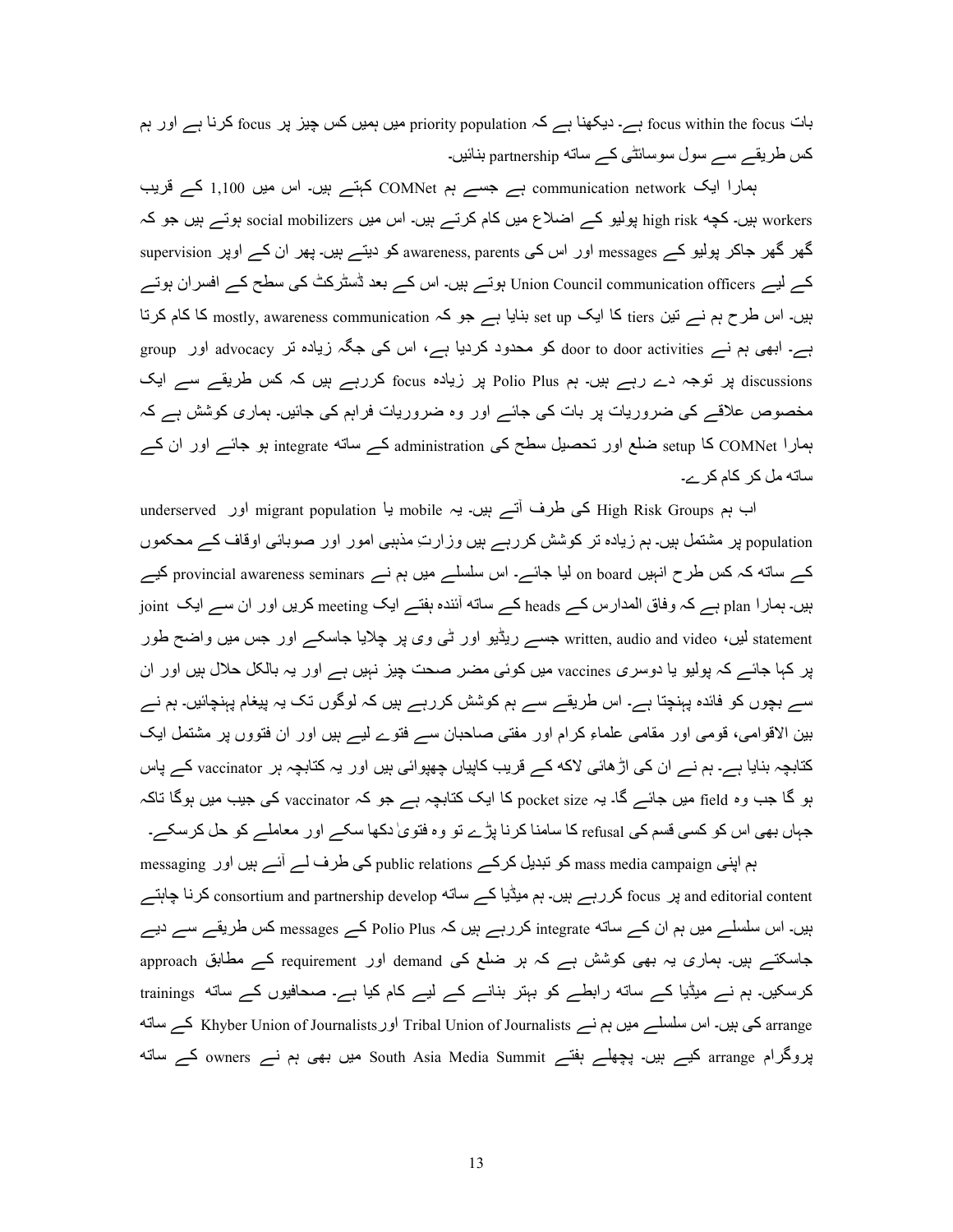interaction کیا کہ کس طریقے سے journalist community کو proper message پہنچائیں تاکہ وہ مناسب طریقے سے reporting کرسکیں اور بغیر facts and figures کے reporting نہ کی جائے۔

ملک کے 33 اضلاع ہیں جنہیں ہم پولیو کے حوالے سے High Risk Districts, consider کرتے ہیں۔ اس میں کراچی کے چار towns ہیں، حیدرآباد یا شمالی سندھ کے کئی اضلاع ہیں۔ بلوچستان میں کوئٹہ بلاک ہے جس میں کوئٹہ، پشین اور قلعہ عبداللہ ہے، اس کے علاوہ جعفر آباد اور نصیرآباد کے اضلاع ہیں۔ پنجاب کے يانچ جنوبي اضلاع ٻيں جن ميں راجن پور ، رحيم پار خان، مظفر گڑھ، ملتان اور ڈي جي خان شامل ہيں۔ خيبر پختونخوا میں چار اضلاع ہیں جن میں پشاور، مردان، نوشہرہ اور چارسدہ ہیں۔ ابھی حال ہی میں ہم نے لکی مروت کو بھی add کیا ہے۔ فاٹا کا سارا علاقہ high risk area میں شامل ہے۔ ان high risk districts میں کچه ایسے ہیں جنہیں ہم نے reservoirs کے طور پر identify کیا ہےکہ اگر ہم ان اضلاع کو صحیح طریقے سے address کریں تو انشاء الله، ہم 2013 کا goal achieve کرسکتے ہیں کہ ہم نے virus transmission کو stop کرنا ہے۔ ان reservoirs میں کرا چی کا Gadap Townہے اور Gadap Town میں بھی UC-4 کا علاقہ ہے۔ یہاں زیادہ تر tribal areas کے لوگ رہتے ہیں اور وہ فاٹا اور اس LC-4 کے مابین بہت زیادہ migrate کرتے ہیں۔ اگر اس علاقے میں صحیح طریقے سے اور اچھی quality کی campaign بو تو کوئی شک نہیں کہ ہم کراچی سے اس وائرس کا خاتمہ کر سکتے ہیں۔ اسی طرح کوئٹہ بلاک میں اگر ِ ہم کوئٹہ، پشین اور ِ قلعہ عبداللہ کے اضلاع میں اچھی طرح campaigns کریں، کم از کم تین سے چار rounds ہوں تو ہم اس reservoir کو بھی ختم کرسکتے ہیں۔

فاٹا کہ علاقوں شمالی اور جنوبی وزیرستان میں ہمیں کوئی access نہیں ہے۔ اس علاقے میں جون سے ban ہے۔ خیبر ایجنسی کی تحصیل باڑہ میں بھی چند علاقے ایسے ہیں جہاں روزانہ military operations ہورہے ہوتے ہیں۔ اس سے بھی تقریباً 20 سے 30 ہزار بچے vaccines سے محروم رہ جاتے ہیں۔ بات یہ ہے کہ اگر ہم نے ان reservoirs پر اچھے طریقے سے focus کیا تو کوئی شک نہیں کہ ہم بہت جلد ہی پولیو کے حوالے سے ایک non-endemic country declare ہوجائیں گے۔

میں آپ کےساته ایک information share کرنا چاہ رہا ہوں، یہ جو سرخ رنگ کا dot آپ دیکه رہے ہیں، یہ P1 Type polio Virus کی نشاندہی کررہا ہے۔ پولیو وائرس کی تین اقسام ہیں، P2 ،P1 اور P3۔ جہاں تک P2 کا تعلق ہے تو یہ 2002 سے ختم ہوچکا ہے۔ ابھی ہمارا مقابلہ صرف P1 اور P3 سے ہے۔ جہاں تک P3 کا تعلق ہے تو پچھلے سال یہ وائرس زیادہ تر خیبر ایجنسی کی باڑہ تحصیل سے رپورٹ ہوا ہے۔ پورے ایشیا میں یہ وائرس صرف اسی علاقے میں موجود ہے۔ اس سلسلے میں بھی تقریباً ایک سال سے زائد عرصہ ہوچکا ہے کہ ہمارے سامنے P3 کا کوئی case نہیں آیا۔ P1 کے cases موجود ہیں جنہیں آپ دیکه سکتے ہیں کہ پچھلے سال كن كن اضلاع ميں تهــــر : لياده تر cases خيبر يختونخو ا اور فاتا ميں ہيں۔

یہ 2013 کے وہ دو cases ہیں جو کہ کراچی کے بن قاسم ٹاؤن اور بنوں ٹسٹرکٹ سے ہیں۔ یہ جو yellow dots آپ کو نظر آرہے ہیں، یہ وہ environmental samples بیں جو ہم گیارہ اضلاع سے لیتے ہیں۔ اس slide کو اگر آپ دیکھیں تو یہاں ان اضلاع کے نام دیے گئے ہیں جن کی مختلف sewage sites سے environment sample نقریباً دو ہفتے یا مہینے بعد لیے جاتے ہیں۔ اگر سرخ رنگ کا نشان ہے تو اس کا مطلب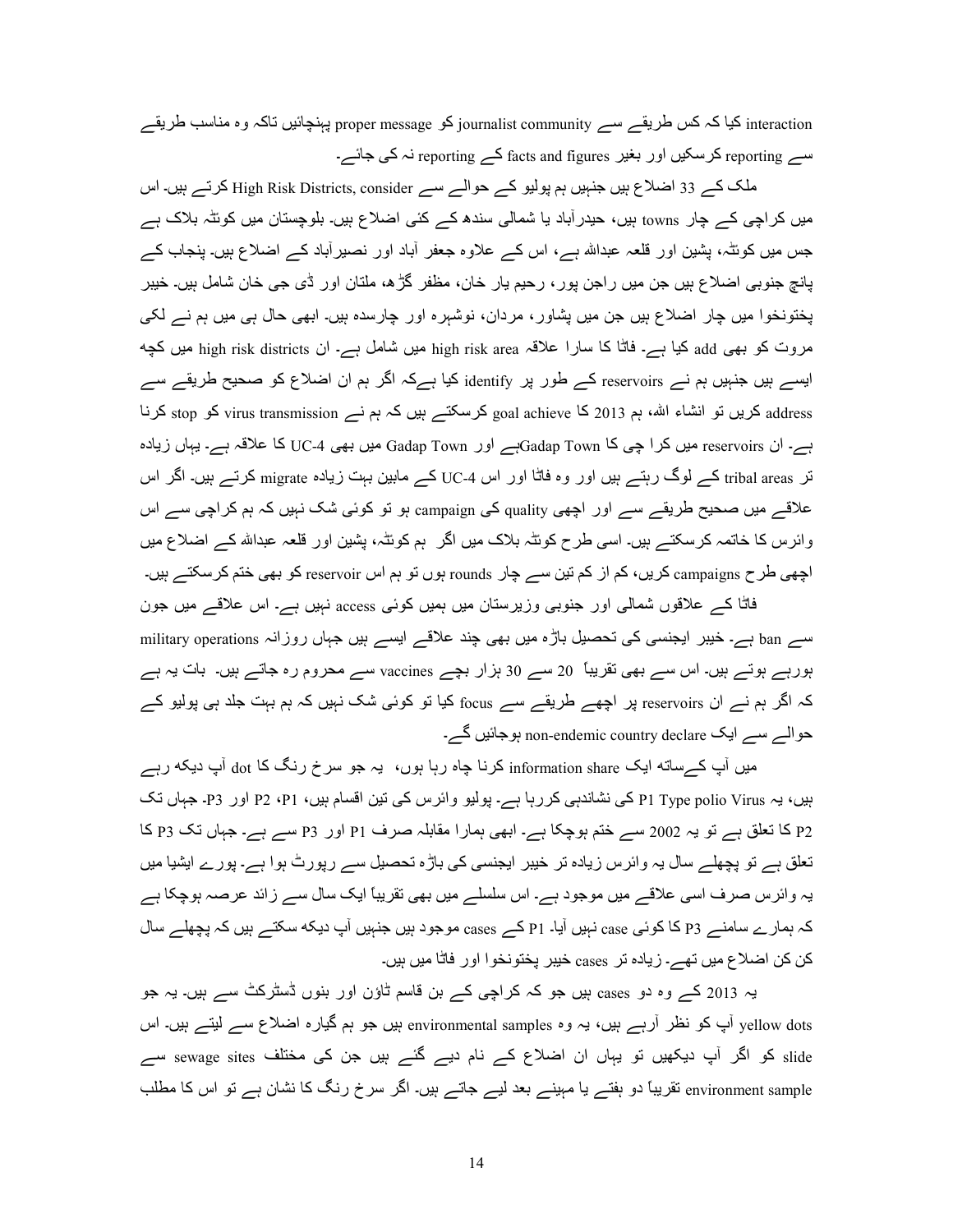ہے کہ sewage sample سے پولیو وائرس نکل آیا ہے اور اگر green رنگ کا نشان ہے تو اس کا مطلب ہے کہ کوئی وائرس نہیں۔ اگر yellow رنگ کا نشان ہے تو اس کا مطلب ہے کہ ابھی test pending ہے، lab میں ہے اور ابھی اس کی رپورٹ نہیں آئی۔ 2013 میں فیصل آباد کا case positive آیا ہے، حیدرآباد کا case بھی positive ہے، پشاور میں شاہین مسلم ثاؤن کا case پچھلے دو سال یعنی 2011 سے مسلسل positive چلا أرہا ہے۔ پشاور میں وائرس موجود ہے، اس میں کسی قسم کا شک و شبہ نہیں ہے۔ اسی طرح اگر آپ حیدر آباد ضلع کے figures دیکھیں تو ہم نسر جتنسر بھی environmental samples لیسر ہیں، وہ سب کسر سب positive آئسر ہیں۔ بسر شک یہ وائرس بچوں میں نہیں ہے، بچوں کی immunity اچھی ہے مگر بچے stool میں یہ وائرس pass کررہے ہیں اور یہ environment میں آرہا ہے۔

کون سے بچے پولیو کے وائرس سے زیادہ affect ہوتے ہیں؟ ہمارے analysis کے مطابق، دو سال سے کم عمر کے بچے پولیو کا زیادہ شکار ہوتے ہیں۔ زیادہ تر ان کا تعلق غریب خاندانوں سے ہوتا ہے۔ ان کا hygiene و غیر ہ بہت کمزور ہوتا ہے۔ جب ہم نے detailed investigation کی تو پتا چلا کہ ان بچوں کی مائیں ان پڑ ہ ہوتی ہیں اور انہوں نے کوئی تعلیم حاصل نہیں کی ہوتی۔ اس میں سے 77% دیہی جبکہ 22% شہر ی علاقوں سے تعلق رکھتے ہیں۔ زیادہ تر multiple family dwellings سے تعلق رکھتے ہیں۔ یعنی کئی ایسے گھرانے ہیں کہ ایک کمرے میں دو families رہ رہی ہوتی ہیں۔ Multiple families میں اس قسم کے cases زیادہ ہونے کا امکان ہوتا ہے۔ تقریباً cases %70 پشتو بولنے والی families سے سامنے أرہے ہیں۔

بمیں پولیو پروگرام کے حوالے سے مختلف threats کا سامنا ہے۔ 2009 سے باڑہ تحصیل ہمیں مسلسل inaccessible مل رہی ہے۔ کبھی کبھی ملٹری والے اگر کوئی operation کرتے ہیں تو ہمیں کہہ دیتے ہیں کہ یہ area clear ہوگیا ہے، پھر ہم اس علاقے میں سے کچه pockets vaccinate کردیتے ہیں مگر majority area پھر بھی رہ جاتا ہے۔ اس کے علاوہ militants کی جانب سے شمالی اور جنوبی وزیر ستان ایجنسی میں لگایا گیا ban بھی ایک potential threat ہے۔ آج کل ایک نیا trend شروع ہوا ہے کہ پولیو ورکرز کو security threat کا سامنا ہے۔ اس کے علاوہ کوئٹہ بلاک، کوئٹہ، پشین اور فلعہ عبداللہ میں quality of campaign اچھی نہیں ہے۔ کچه علاقوں سے ہمیں refusals آرہی ہیں، ان میں کوئٹہ بلاک اور خیبر پختونخوا اور فاٹا کے کچه علاقے شامل ہیں۔ اس کے ساته ہی میری presentation اختتام کو پہنچتی ہے۔ آخر میں، میں آپ سے پوچھنا چاہوں گا کہ آپ لوگ اپنے علاقوں میں جاکر ہمارے لیے کیا کرسکتے ہیں؟ جب آپ field میں جائیں گے تو پولیو کے خاتمے کے لیے کس طرح کا کردار ادا کرسکتے ہیں؟

 Mr. Speaker: Thank you Doctor *sahib* for a very informative discourse. Now, Doctor *sahib* has agreed to take some questions. Asad Abdul Muhammad.

جناب اسد عبدالمحمد: آپ کے یہاں یہاں آنے کا بہت بہت شکریہ۔ یہ سیشن کافی informative تھا اور ہمیں پولیو کے حوالے سے کافی کچه پنا چلا۔ ایک چیز جو میں سوچ رہا تھا کہ 1994 میں پولیو مہم شروع بوئے، 2007 تک کافی اچھی طرح جل رہی تھی لیکن پھر اچانک اس پر ban لگا، اس کی جو وجوہات میڈیا کے ذریعے ہمیں یتا چلیں اور جو وجوہات ہمیں خود نظر آتی ہیں، وہ یہ ہیں کہ اچانک پولیو مہم کے ورکرز اور این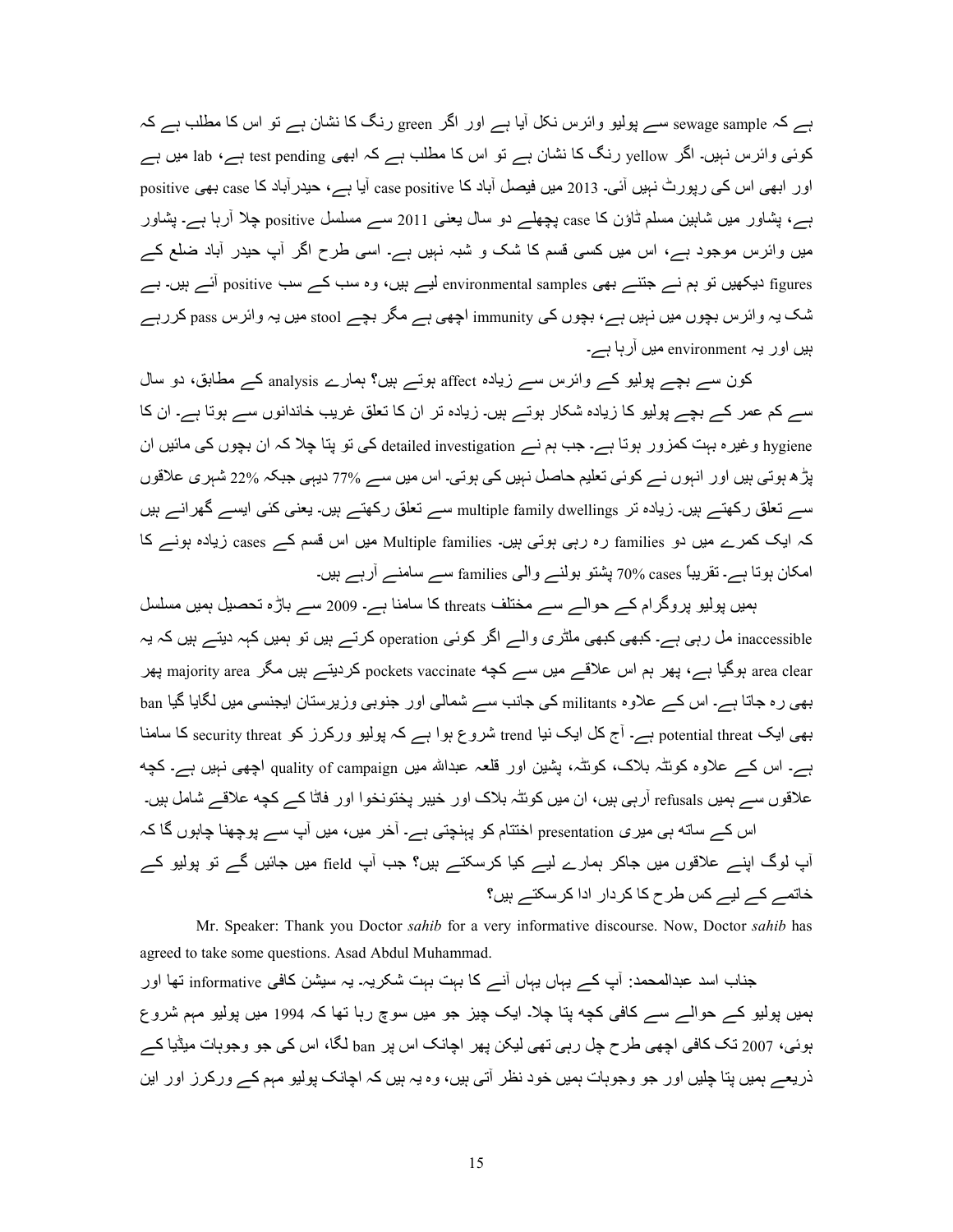جی اوز پر spying کی allegations لگنا شروع ہوگئی تھیں۔ ان این جی اوز کے اصل مقاصد کچه اور تھے جبکہ یہ کر کچه اور رہی تھیں۔ اس بات میں کتنی حقیقت ہے؟ کیا ban لگنے کی یہی وجہ ہے؟ کیا یہی وجہ ہے کہ ان areas میں لوگ بہت زیادہ ہر اساں ہوگئے اور پولیو مہم کے بارے میں reluctant ہوگئے؟ اس میں کتنی حقیقت ہے؟ مہر بانی فرماکر اس پر تھوڑی روشنی ڈال دیں۔

جناب شمشیر علی خان ِ میں آپ کو بنانا چاہوں گا کہ vaccine سے کبھی انکار نہیں کیا گیا، نہ شمالی وزیرستان والوں اور نہ جنوبی وزیرستان والوں کی طرف سے۔ انبوں نے صرف ڈرون حملے بند کرنے کے لیے کہا ہے کہ اسی صورت میں وہ پولیو vaccination کی اجازت دیں گے۔ انہوں نے اسے political issue کے ساته link کیا ہے۔ اس سے ہمارا کوئی تعلق نہیں ہے۔

دوسرا سوال آپ نے میٹیا کے متعلق پوچھا ہے۔ ایک تو یہ ہے کہ یہ حکومت کا پروگرام ہے۔ جس طرح میں نے آپ کو بتایا کہ حکومت کی ownership سو فیصد ہے۔ بین الاقوامی partners اسے صرف support کررہے ہیں کہ vaccine procurement شفاف طریقے سے کی جائے، WHO کی pre-tested اور pre-tested vaccine آئس اور سستی قیمت پر آئسے۔ اگر UNICEF اسسے procure کرتی ہے تو ہمیں بہت سستی ملتی ہے۔ ہم یہ بھی ensure کرتے ہیں کہ اس میں کوئی مسئلہ نہ آئے۔ میڈیا نے spying کا جو الزام لگایا ہے، آپ کو پتا ہوگا کہ ایبٹ آباد کے حوالے سے ایک واقعہ ہوا تھا، اس کے ساته اسے link کیا جارہا ہے۔ حالانکہ بولیو کے صرف drops ہوتے ہیں جو ہم بچوں کو پلاتے ہیں۔ وہ ہیپاٹائٹس بی کے لیے کی جانے والی ایک fake campaign تھی، اس کا پولیو مہم سے کوئی تعلق نہیں تھا۔ اسی وجہ سے میں نے آپ سے عرض کیا کہ میڈیا کی awareness کے sessions بھی کرر ہے ہیں تاکہ ان کے دلوں میں جو خدشات ہیں، انہیں بھی clear کیا جاسکے۔ جناب سبیکر : محتر مہ سونیا ریاض صاحب۔

محتر مہ سونیا ر پاض: شکر یہ جنابِ سیپکر ۔ ڈاکٹر ۔صاحب! میں خود بھی ایک ڈاکٹر ہوں، میں آپ سے چند facts اور اپنے ذاتی experience کی بنیاد پر بات کرنا چاہوں گی۔ آپ نے بہت سارے اضلاع کا ذکر کیا لیکن بلوچستان کے حوالے سے خاص طور پر کہا کہ ہمیں ایک اچھا quality response نہیں مل رہا۔ اس سلسلے میں، میں آپ کو ایک fact بتانا چاہوں گی۔ آپ لوگوں کی struggle پقیناً appreciable ہے لیکن کہیں کچه نہ کچه mistakes ہیں جنہیں correct کرنے کی بھی ضرورت ہے۔ مثلاً ابھی میں سن رہی تھی کہ آپ نے کہا کہ ہم لوگوں نے ابھی کچه amendments اور changes کی ہیں اور ہم نے سوچا ہے کہ messages کو change کریں۔ جہاں اور بہت سے problems اور issues ہیں، کچه religious factors بھی ہیں۔ ایک بہت اہم issue یہ ہے کہ لوگوں کو پولیو کی awareness نہیں ہے۔ وہ لوگ جو grass root level پر ہیں، ان تک پولیو کا message ٹھیک طریقے سے convey نہیں ہورہا۔ اگر آپ ضلع پشین کی بات کرتے ہیں تو وہاں سراناز کے نام سے ایک علاقہ ہے جہاں particularly افغان مہاجرین کو پناہ دی گئی ہے اور وہ لوگ وہاں رہتے ہیں۔ چونکہ میں وہاں پولیو مہم کا حصہ رہی ہوں اور میں اس .B.H.U کو run کرتی ہوں، جب وہاں پولیو مہم شروع ہوئی تو ہمارے ورکرز علاقے میں گئے اور بچوں کو پولیو کے قطرے پلانا شروع کیے۔ اس دوران میڈیا اور حکومت نے بھی اپنا اپنا کام کیا، wall chalking ہوئی اور بینرز بھی لگے۔ اس علاقے کا head جو کہ ایک social mobilizer تھا، وہ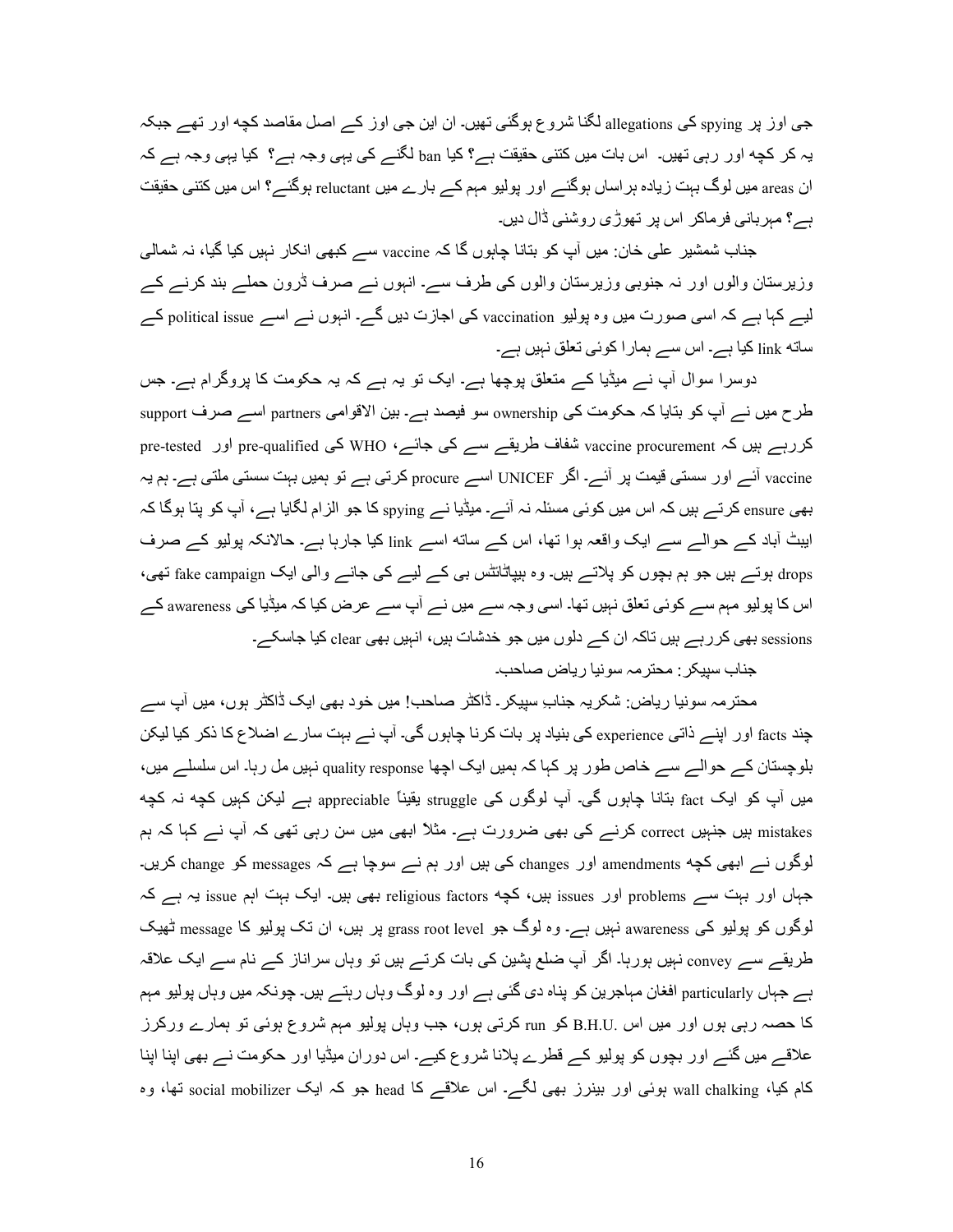میرے پاس آیا اور اس نے مجھے کہا کہ اب اگر آپ کا کوئی بندہ ہمارے لوگوں کو پولیو کے قطرے پلانے کے لیے آیا تو ہم اسے ماردیں گے۔ میں نے ان سے پوچھا کہ آپ انہیں کیوں ماریں گے تو انہوں نے کہا کہ آپ کو نہیں پتا، ہم تو پولیو کے خلاف جنگ کررہے ہیں۔ آپ لوگ خود ہی تو کہہ رہے ہیں کہ پولیو کے خلاف جنگ کریں، آپ کے بینر پر بھی یہی لکھا ہوا ہے کہ پولیو کے خلاف جنگ کریں، منجانب ورلڈ ہیلته آرگنائزیشن۔ آپ کا میڈیا بھی یہی کہتا ہے کہ پولیو کے خلاف جنگ کریں، منجانب ورلڈ بیلته آرگنائزیشن ور حکومتِ پاکستان۔ اب ہم کیا کریں، آپ خود ہی تو کہتے ہیں، اس لیے ہم اس کے خلاف جنگ کریں گے۔ میں نے انہیں یہ بات سمجھائی کہ اس کا یہ مطلب نہیں ہےکہ پولیو کے خلاف جنگ میں آپ نے اس کو resist کرنا ہے، یہاں اس بیماری کے خلاف جنگ کرنے کی بات کی گئی ہے۔ اس کے بعد میری WHO کے polio correspondents سے بات ہوئی، میں نے ان سے یہی کہا کہ آپ اپنے اس message کو تھوڑا modify کریں یا لوگوں کو یہ بات explain کریں تاکہ لوگ اسے ٹھیک طریقے سے سمجه پائیں۔ حالانکہ ہم نے وہاں لوگوں کو mold کرلیا تھا کہ وہ اپنے بچوں کو پولیو کے قطرے پلوائیں لیکن چونکہ message ایسا تھا، اس لیے یہ چیز انہیں disturb کررہی تھی۔

ایک اور چیز میں آپ کو بتانا چاہوں گی۔ چونکہ اس میں اور بہت سارے factors ہیں، religious factors ہیں، کوئی کچه کہِتا ہے اور کوئی کچه تو لوگ ابھی اس چیز کے متعلق بہت زیادہ resistant ہوگئے ہیں۔ پہلے یقیناً ایسا نہیں تھا اور پہلے ایسا کیوں نہیں تھا، اس کے بھی obviously reasons ہیں۔ ایک positive بات ہے، ایک واقعہ میں آپ کے ساته share کرنا چاہوں گی، سن 2000 کی بات ہے، میں دسویں جماعت میں تھی اور گرل گائیڈ ایسوسی ایشن کا حصہ تھی۔ ہم voluntarily لوگوں کو پولیو کے قطرے پلانے کے لیے زیارت گئے۔ ایک گھر میں گئے اوروہاں تمام بچوں کو ہم نے پولیو کے قطرے پلائے۔ جب ہم وہاں سے نکلنے لگے تو اس گھر کی ایک خاتون اپنی مرغی اٹھا کر لے آئیں اور کہنے لگیں کہ باجی! رک جائیں، میری مرغی کو اس کی I want to say that people were that much in favour of the polio drops. اس کی وجہ یہ ہے کہ اب لوگوں نے اپنا mindset تبدیل کرلیا ہے۔ لوگوں کی دو بڑی اہم reservations ہیں اور لوگ ہم سے بھی یہی پوچھتے ہیں، sometimes ہم suspicious ہوجاتے ہیں جبکہ sometimes ہم انہیں سمجھاتے ہیں۔ ایک چیز جو ان کے ذہن میں ڈال دی گئی ہے وہ یہ ہے کہ پولیو کے قطرے مسلمانوں کی نسل ختم کرنے کے لیے ہیں، یہ امریکہ کا پروپیگنڈا ہے اور مسلمانوں کی نسل اگر کم ہوگی تو مسلمان تعداد میں کم ہوجائیں گے۔ اس سوچ پر نہ صرف ان پڑھ لوگ بہت زیادہ believe کررہے ہیں بلکہ اس پر ڈاکٹر اور انجینیئر بھی confuse ہوجاتے ہیں اور اس طرف ان کی inclination ہوجاتی ہے کہ امریکہ نے ہمارے ساته اتنا کچه غلط کیا ہے تو شاید یہ بھی انہی کا کام ہو۔ اس چیز کو آپ کیسے justify کریں گے؟

جناب! بات پولیو کی ہورہی ہے لیکن آپ میرے نیسرے سوال کا جواب بھی دیں۔ جہاں تک بلوچستان کی بات ہے، آپ نے نصیر آباد belt کی بات کی، میرے خیال میں وہاں پولیو کے انتے cases نہیں ہیں جتنے اس علاقے میں hepatitis B اور C کے cases ہیں۔ وہاں hepatitis سے لوگ مررہے ہیں، بچے، بڑے، بوڑھے، عور تیں سب اس کا شکار ہیں۔ مجھے سمجه نہیں آتی کہ ہم صرف پولیو مہم پر ہی کیوں زور دیتے ہیں۔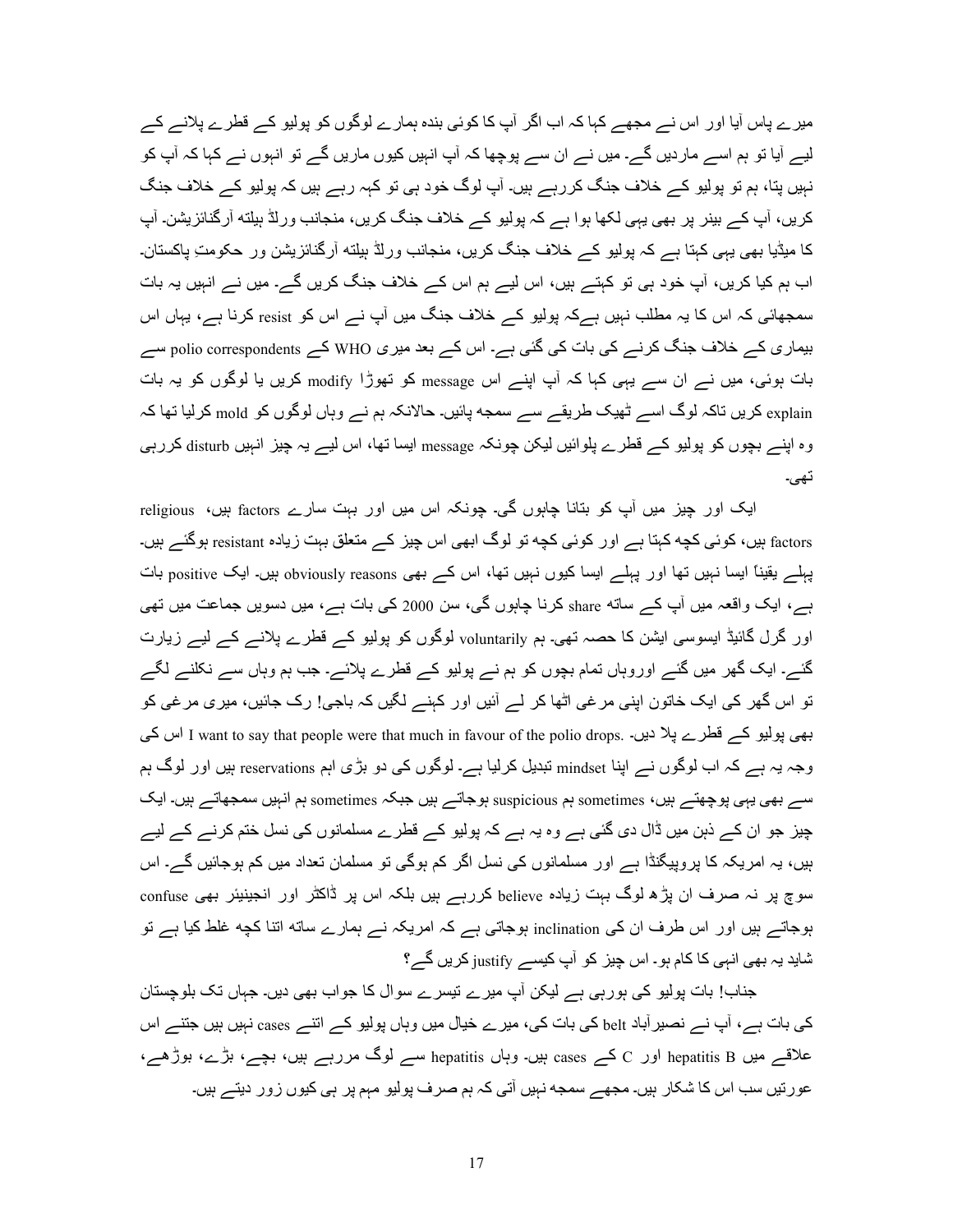Mr. Speaker. Thank you for your eloquence. Shamsher *sahib*.

جناب شمشیر علٰی خان: شکریہ ڈاکٹر صاحبہ۔ میں آپ کے آخری سوال سے شروع کروں گا۔ آپ کو پنا ہوگا کہ routine immunization میں Hepatitis کی vaccine بھی مفت فراہم کی جاتی ہے۔ یہ ابھی شروع نہیں ہوا بلکہ پچھلے پانچ دس سال سے routine immunization ہورہی ہے اور یہ اس کا حصہ ہے۔ جس طرح باقی vaccines ہیں، اسی طرح یہ بھی فر اہم کی جارہی ہے۔

آب کا دوسرا سوال family planning سے منعلق تھا۔ باکستان میں immunization کا بروگرام 1978 میں شروع ہوا۔ اس وقت سے لے کر اب تک ہماری آبادی میں کمی نہیں آئی بلکہ یہ مسلسل بڑھ رہی ہے۔ یہ ایک بالکل clear fact ہے۔ صرف پاکستان نہیں بلکہ کوئی بھی مسلم ملک ایسا نہیں جس کی آبادی میں کمی آئی ہو۔ حقیقت یہ ہے کہ بعض مسلم ممالک کی آبادی double سے بھی زیادہ ہوگئی ہے اور جس رفتار سے اضافہ ہورہا ہے، شاید آپ کو مجه سے زیادہ علم ہو۔ اس کے لیے ہم مختلف اقدامات کررہے ہیں، religious scholars اور مذہبی میگزین کے ایڈیٹرز اور owners کے ساته interaction کر رہے ہیں کہ اس قسم کی خبریں بغیر حقائق اور تصدیق کیے نہ شائع کی جائیں۔ یہ صرف پولیو مہم کے لیے نہیں بلکہ تمام preventive health measures کے لیے نقصان دہ ہیں۔

آپ نے کوئٹہ بلاک میں quality campaign کے بارے میں بات کی۔ تین اضلاع، کوئٹہ، پشین اور قلع عبداللہ کو ہم کوئٹہ بلاک کہتے ہیں، اس میں پولیو مہم اچھی quality کی نہیں ہورہی، یہ بات ہم اس لیے کہتے بیں کہ ہمارے پاس data موجود ہے۔ تین قسم کا data ہمیں campaign کے بعد آتا ہے جس میں ہم بچوں کا markets کرتے ہیں، markets اور hospitals میں ٹیمیں کھڑی ہوتی ہیں، وہ campaign کرنے کے بعد انگلی پر نشان دیکھتے ہیں اور جس کو vaccine نہیں پلائی جاتی، اس سے پوچھتے ہیں کہ کیا وجہ ہے کہ آپ کو vaccine نہیں پلائی گئی۔ دوسری چیز post campaign analysis ہوتا ہے۔ تیسرے نمبر پر lots quality assurance surveys کیا جاتا ہے۔ ان تینوں surveys سے ہمیں یہ پتا چلتا ہے کہ کسی ڈسٹر کٹ یا کسی یونین کونسل میں کس quality کی campaign ہوئی ہے۔

آپ نے awareness بڑھانے کے بارے میں تجویز دی ہے تو اس کے لیے ہم یہ کر رہے ہیں کہ قومی سطح پر ایک National Communication Technical Committee ہنائی گئی ہے جو کہ decide کرتی ہے کہ میڈیا پر کس قسم کی coverage آنی چاہیے یا mass media پر کس طرح کا content آنا چاہیے۔ انہوں نے ابھی یہ تجویز کیا ہے کہ Polio true stories ٹی وی اور ریڈیو پر نشر کی جائیں۔ جو بچے پولیو سے affect ہوئے ہیں، ان کے parents صحیح طریقے سے بتا سکیں کہ ان پر کیا گزر رہی ہے جب سے ان کے بچے پولیو کا شکار ہوئے ہیں۔

جناب سیبکر و عمر صباحیت

جناب عمر نعیم: جناب! میرا آپ سے سوال ہے کہ جن علاقوں میں آپ کو security issues کا سامنا ہے، جو اس campaign کو threat کررہے ہیں، جو اس campaign کو روکنا چاہ رہے ہیں، آپ کے خیال میں ان کے کیا مفادات ہیں کہ جس کی وجہ سے وہ اس campaign کو روکنا جاہتے ہیں؟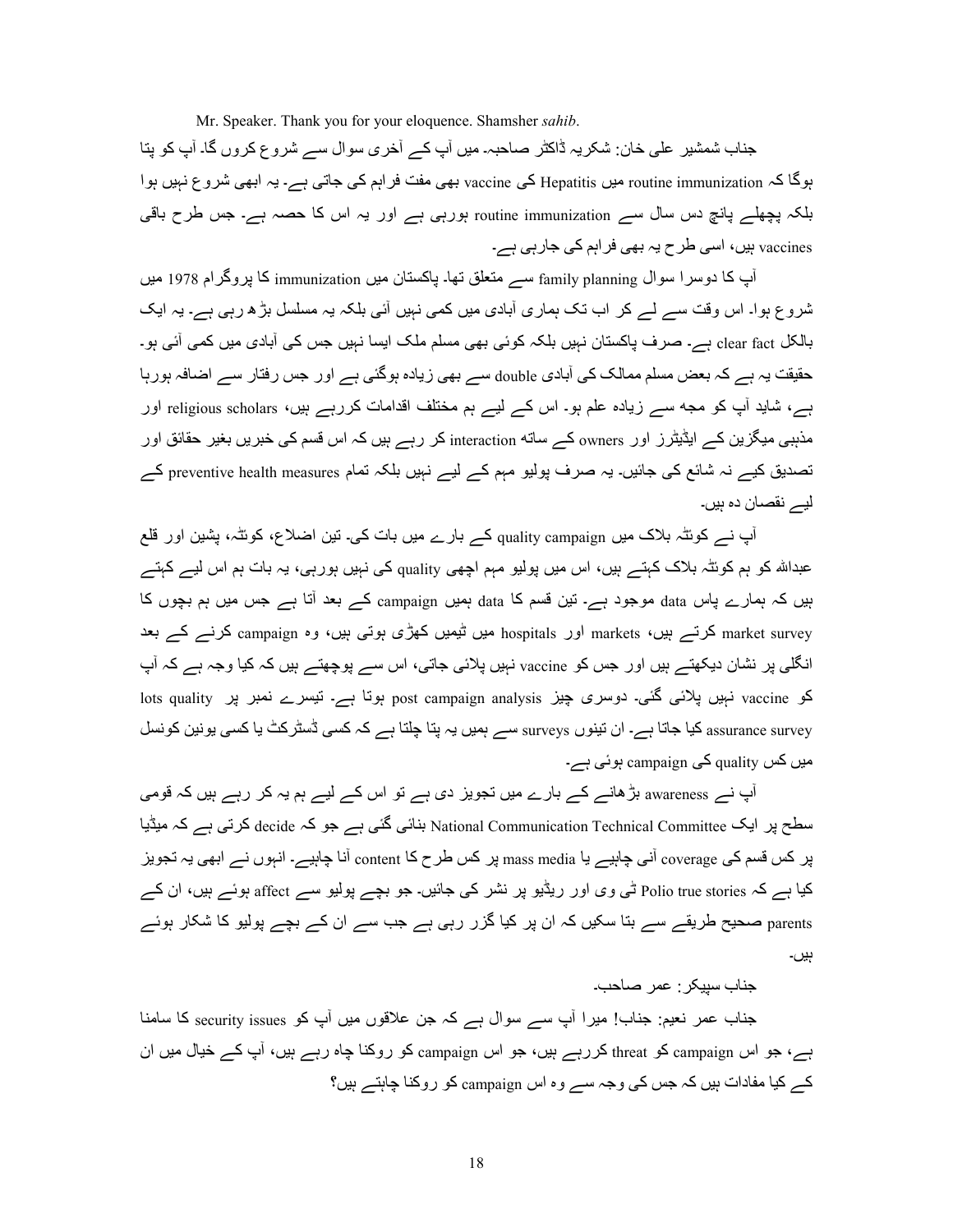میر ا دوسر ا سوال یہ ہے کہ affected areas سے تعلق رکھنے والے لوگوں کو آپ کیسے aware کررہے ہیں؟ ان کو اس چیز کا اندازہ نہیں ہورہا کہ ان کے اپنے بچے اس بیماری کا شکار ہورہے ہیں، لہٰذا، انہیں اس چیز کو روکنا چاہیے۔ ان affected areas میں لوگوں کا response کیا ہے؟

جناب شمشیر علی خان: جب دسمبر کے incidents ہوئے تو National Steering Committee نے بیٹه کر کچه فیصلے کیے اور operational اور security guidelines بنائیں۔ ان guidelines کے مطابق ہم نے چلنا ہے۔ ہر ضلع کی District Polio Eradication Committee جسے ڈپٹی کمشنر chair کرتا ہے، اس میں ڈسٹرکٹ پولیس آفیسر کی involvement کو must کردیا گیا ہے۔ جب نک ڈسٹرکٹ پولیس آفیسر clearance نہیں دے گا تو اس ضلع میں یا اس کی کسی بھی یونین کونسل میں campaign نہیں ہوگی۔ ابھی تک جتنے بھی لوگوں کو پکڑا گیا ہے، بدقسمتی سے پولیس نے ہم سے کوئی information share نہیں کی کہ ان واقعات کے پیچھے کیا motives تھے۔ دسمبر کے واقعات کی جہاں تک بات ہے، دوسرے دن ہمیں پتا چلا کہ کر اچی میں 60 بندے پکڑے گئے، چارسدہ میں انتـــر پکڑے گئـــر، مردان میں انتـــر یا پشاور میں انتـــر لیکن اس کـــر بعد ہم ســـر کوئي information share نہیں کی گئی۔ ابھی سننے میں آیا ہے کہ وہ سب کے سب bail out ہوگئے ہیں۔ ہمیں نہیں پتا چلا کہ انہوں نے کیا بتایا ہے یا ان کے bail out ہونے کی کیا reasons ہیں۔ اس سوال کا میں آپ کو کوئی تسلی بخش جواب نبیں دے سکتا کہ ان واقعات کے پیچھے، کرنے والوں کے motives یا reasons کیا تھیں۔

جہاں تک affected areas کی بات ہے، اس کے لیے ہمارا یہ plan ہے کہ کم از کم environmental samples اور جہاں سے case detect ہو ، وہ اس community کے ساته ہم share کریں کہ آپ کے علاقے میں یہ وائرس موجود ہے جو آپ کے بچوں کے لیے بھی خطرہ بن سکتا ہے۔ یہ ہمارا اگلا لائحہ عمل ہے۔ میں نے آپ کو وہ اضلاع اور towns دکھائے جہاں سے environmental samples positive آرہے ہیں، تو ہم میڈیا کے ذریعہ یا دوسرے ایسہ channels use کریں جس کہ ذریعہ لوگوں کو awareness ملہ اور ہر ایک کو پنا چلے کہ اس ڈسٹرکٹ میں یہ وائرس موجود ہے اور کسی وقت، کسی بھی بچے کو پولیو کا خطرہ ہوسکتا ہے۔ جناب سبيكر : جناب عثمان جيلاني صاحب۔

جناب عثمان جیلانی: جناب! میں ضلع مانسہرہ سے تعلق رکھتا ہوں۔ میرے علاقے میں بھی بہت سے refusal cases سامنے آتے ہیں۔ والدین اپنے بچوں کو polio drops administer نہیں کرنے دیتے۔ میرا سوال ہے کہ ان والدین کے خلاف کیا action لیا جاتا ہے؟ پولیو ٹیمیں ان کے پاس جاتی ہیں، advocacy بھی کرتی ہیں مگر وہ پھر بھی اپنے بچوں کو polio drops administer نہیں کرنے دیتے۔ ان والدین کے خلاف کیا action لیا جاتا  $\sum$ 

جناب شمشیر علی خان: عثمان صاحب! پہلے تو کوشش کی جاتی ہے کہ وہ <sub>agree</sub> کرلیں۔ مختلف طریقوں سے کوشش کی جاتی ہے، social mobilizers یا ڈسٹرکٹ کی health teams جاتی ہیں اور کوشش کی جاتی ہے۔ جیسا کہ میں نے آ پ کو بتایا کہ یہ حکومت کا پروگرام ہے، پھر ڈسٹرکٹ گورنمنٹ اس کو اپنے طریقہسہ deal کرتی ہے اور ہر ایک district administrator کی مرضی ہوتی ہے۔ کئی ایسے بھی ہیں کہ ان کو arrest بھی کرلیتے ہیں۔ ہم اس چیز کی favour میں نہیں ہیں لیکن ایسا ہوتا ہے کیونکہ وہ بھی جب تنگ پڑ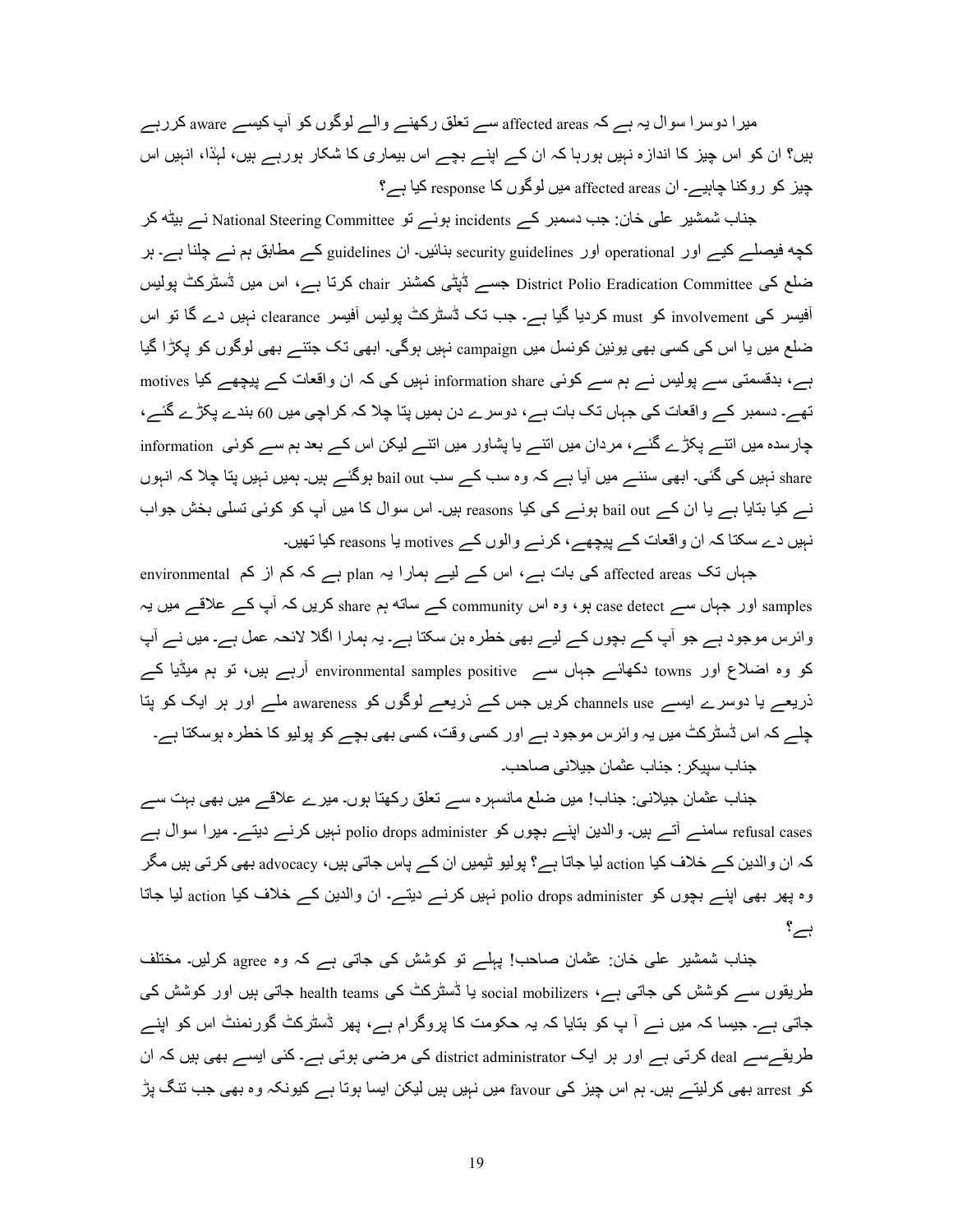جاتے ہیں تو ایسے cases report ہوئے ہیں کہ انہوں نے arrest بھی کیا ہے۔ بہرحال، ہماری زیادہ تر کوشش یہ ہوتی ہے کہ والدین کو agree کیا جائے۔ گرفتار کرنے سے مختلف مسائل پیدا ہوتے ہیں۔ میرے خیال میں اگلی campaign میں یہ چیز silent refusal بن جاتی ہے۔ والدین کہہ دیتے ہیں کہ ہمارے بچے ہی نہیں ہیں، گھر پر نہیں ہیں یا کہیں نانی یا دادی کے گھر گئے ہوئے ہیں۔ یہ چیز بھی ہمارے پروگرام کے لیے ایک خطرہ ہے۔ ذاتی طور پر میں تو اس کی favour میں نہیں ہوں مگر ضلعی انتظامیہ کو ہم نہیں کہہ سکتے۔ کل کو وہ ہمیں کہیں گے کہ آپ ہم سے یہ indicators مانگ رہے ہیں کہ اتنے فیصد سے کم refusal ہونی چاہییں، ہم نے تو پور ی کوشش کی، جب نہیں ہوا تو ہمارے پاس یہی ایک راستہ رہ گیا تھا جو کہ ہم نے اختیار کیا ہے۔

جناب سپیکر : جناب راجیش کمار مباراج صاحب۔

جناب راجیش کمار مہاراج: السلام علیکم۔ جناب! پہلی بات یہ ہے کہ پولیو مہم کے لیے cultural context کو study کرنا بھی ضروری ہے۔ بہت سی ایسی communities ہیں جیسا کہ ہمارے زیادہ تر cases فاٹا یا پختون علاقوں سے آرہے ہیں، ان کا cultural context یہ ہے کہ ایک تو ان کے ذہنوں میں یہ بات ہے کہ پولیو کی vaccine امریکہ یا UNICEF کے ذریعے آتی ہے جبکہ امریکہ ہمارا friend نہیں ہے۔ دوسری بات، بہت سارے علاقوں میں male کو allow نہیں کیا جاتا۔ کسی گھر پر وہ knock کرتے ہیں تو اندر سے آواز آتی ہے کہ کون ہے، جب male reply کرتا ہے تو وہ دروازہ بھی نہیں کھولتے۔ یہ بھی cultural context ہے۔ ایسے علاقے بھی ہیں جہاں کسی بھی غیر مرد یا team کو allow نہیں کیا جاتا۔ آپ سے میری request ہے کہ براہِ مہربانی کچه ایسے اقدامات کریں کہ ایسی communities جہاں دوسرے لوگوں کو جانے کی اجازت نہیں دی جاتی، وہاں ان کے بی لوگوں کو یہ کام سونپا جائے جو ان علاقوں میں polio vaccine کو administer کرسکیں۔

جناب شمشیر علی خان: راجیش صاحب! پولیو کی team composition کا پہلا criterion ہی یہ ہے کہ کم از کم ایک مرد اور ایک عورت ہو۔ اس کی وجہ یہ ہے کہ female گھر جاکر بچوں کو قطر ے پلا سکے۔ ہم سے زیادہ نر وہ بچے رہ جاتے ہیں جو نومولود ہوتے ہیں، جو بیمار ہوتے ہیں، دو سال سے کم عمر کے ہوتے ہیں جو چل پھر کر دروازے تک نہیں آسکتے یا پھر وہ جو سوئے ہوئے ہوتے ہیں۔ اس طرح کے بچے اکثر رہ جاتے ہیں۔ ایک female پولیو ورکر کا ہونا اس لیے لازمی ہوتا ہے کہ وہ گھروں کے اندر بھی جاسکے۔ دور دراز کے کئی ایسے علاقے ہیں کہ جہاں females نہیں جاسکتیں تو اس صورت میں ہم نے تھوڑی سی flexibility دی ہوئی ہے۔ وہ must نہیں ہے لیکن ہم نے صرف اس لیے دی ہوئی ہے کہ females کو کوئی خطر ہ نہ پیش آجائے۔ یہ ایک exceptional case ہے لیکن generally اگر آپ شہروں، قصبوں یا urban areas میں دیکھیں تو آپ کو دو females اکٹھی نظر آئیں گی یا پھر ایک female اور ایک male کی ٹیم نظر آئے گی۔ اس میں ایک حکومت کا ورکر ہوگا، .L.H.V ہوگی، .L.H.V ہوگی یا پھر اسی طرح کی کوئی اور مثلاً سکول ٹیچر ہوسکتی ہے۔ ہماری ازحد کوشش یہ ہوتی ہے کہ پولیو ٹیم local افراد پر مشتمل ہو۔ اس کے دو نین فائدے ہیں۔ ان کو area کا پتا ہوتا ہے، مثلاً فلاں علاقے میں نئے گھر بنیں ہیں اور وہاں صحیح طریقے سے پہنچنا ہے۔ اگر میں خود کسی ایسی جگہ جاؤں تو مجھے نہیں پتا ہوتا کہ کون سے گھر نئے بنے ہیں۔ مجھے تو جو نقشہ دیا جائے گا، میں اس کے حساب سے چلوں گا۔ اگر اس نقشے میں بیس گھر ہوں گے تو میں اپنا کام ختم کرکے واپس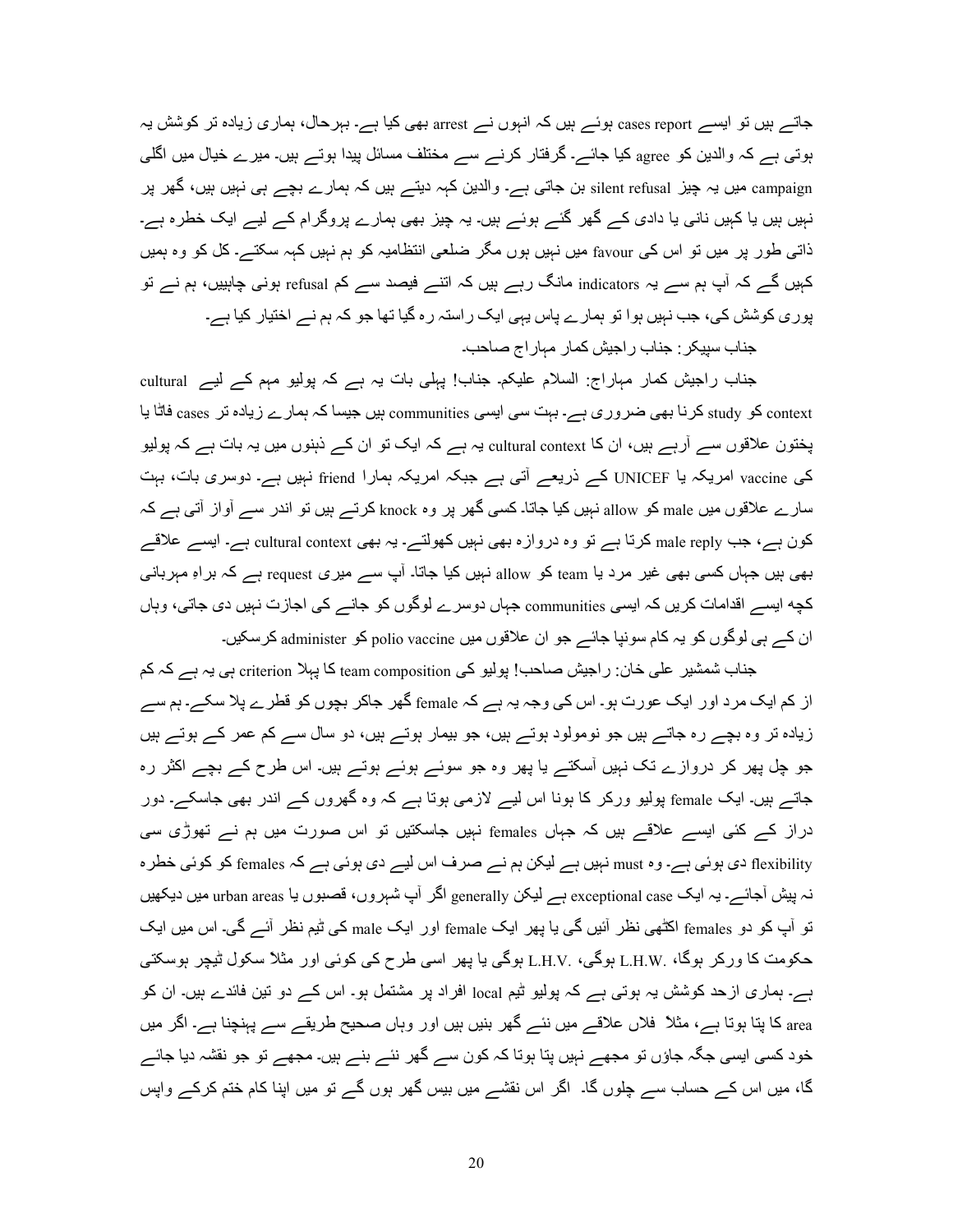آجاؤں گا مگر جو local لوگ ہوتے ہیں، انہیں اس علاقے کے بارے میں کافی معلومات ہوتی ہیں۔ دوسری اہم ہات یہ ہے کہ ان کی local لوگوں کے ساته affiliation ہوتی ہے۔

آپ نـــر ویکسین کـــر منعلق پوچھا کہ کہاں بنتی ہـــر ۔ بات یہ ہـــر کہ یہ ویکسین بنیادی طور پر انڈونیشیا میں بنتی ہے جسے بعد میں West میں یا یورپ وغیرہ میں refine کیا جاتا ہے۔ امریکہ کے ساته اس کا کوئی تعلق نہیں ہے۔ ہم امریکہ سے ویکسین نہیں لیتے۔ یونیسیف صرف اس لیے لیتا ہے کہ globally اس ویکسین کی جنتی procurement ہوتی ہے ، وہ پونیسیف کرتا ہے۔ میں نے اس کی وجوہات آپ کو بتائی ہیں کہ وہ سستی پڑتی ہے۔ ہم صرف W.H.O کی pre-qualified اور pre-tested vaccine لیتے ہیں۔ اگر آپ دیکھیں تو تمام اسلامی ممالک نے یہی ویکسین استعمال کرکے پولیو کو اپنے ملکوں سے ختم کیا ہے۔ جو بھی حج یا عمرے کے لیے سعودی عرب جاتا ہے، entry کے وقت اس کو ویکسین پلائی جاتی ہے، اس لیے کہ یہ شخص اس ملک سے آرہا ہے جہاں پولیو وائرس موجود ہے۔ اگر ہم نے اس پولیو وائرس کی transmission کو نہ روکا تو شاید ہمارے airports پر بھی بہت جلد اس طرح کے vaccine counters لگ جائیں گے۔ شاید وہ ہماری خوشبی سے نہ ہوں مگر باقی ملکوں کی طرف سے ایک شرط عائد کی جاسکتی ہے کہ پاکستان سے جو بھی جائے گا، اس کو پولیو ویکسین ان کے ایئرپورٹ پر ضرور پلائی جائے۔

جناب سببکر : جناب شفقت على صـاحب۔

جناب شفقت علی: جناب! میر ا سوال آپ سے یہ ہے کہ ہم نے کچه علاقوں میں جہاں operation چل رہا ہے، ستمبر 2012 سے پابندی لگادی ہے کہ ویکسین نہیں پلائی جاسکتی۔ اس کے مقابلے میں اگر ہم بھارت کو دیکھیں تو بھارت وہ ملک ہے جو دنیا میں سب سے آخر میں پولیو سے چھٹکارا پانے والا ملک بنا ہے۔ وہاں بھی مسلم فسادات کے علاقے موجود ہیں، وہاں پولیو کے cases کیوں سامنے نہیں آتے؟ کیا بھارت نے اس چیز کو مدنظر نہیں رکھا کہ وہاں مسلم فسادات چل رہے ہیں تو پولیو ویکسین پلانے والی ٹیمیں وہاں نہیں جانبی چاہییں۔ وہاں ایسا کوئی case نہیں ہے۔ سوال یہ ہے کہ کیا ہمارے ہاں اس صورتحال سے نمٹنے کا کوئی طریقہ یا حل موجود نہیں ہے؟ ہم نے کیوں ban لگادیا کہ ان علاقوں میں ویکسین نہیں جاسکتی۔ کیا وہ بچے جو ان علاقوں میں متاثر ہوں گے، وہ آپ کو ، ہماری قوم کو اور ہمارے ملک کو معاف کرسکیں گے؟

جناب شمشیر علی خان: شکریہ شفقت صاحب جون جولائی 2012 میں شمالی اور جنوبی وزیرستان میں اس ban کے impose بونے کے بعد ہم نے کئی اقدامات اٹھائے ہیں۔ لوگوں کے passports cancel کیے گئے ہیں۔ آپ کو پتا ہوگا کہ قبائلی ایجنسی کے پولیٹیکل ایجنٹ بادشاہ ہوتے ہیں۔ وہ پاسپورٹ issue کرتے ہیں، شناختی کارڈ issue کرتے ہیں، اس کے علاوہ بھی ان کے پاس بہت سے اختیارات ہوتے ہیں۔ وہ سب چیزیں روک دی گئی ہیں۔ ہم نے ترقیاتی کاموں کو پولیو مہم کے unk اوردیا ہے کہ کوئی بھی ترقیاتی منصوبہ اس وقت پایہ تکمیل کو پہنچے گا اگر اس علاقے کے لوگ polio vaccination کو accept کریں گے۔ ہم نے حکومت کی طرف سے پوری کوشش کی ہے کہ ان علاقوں میں پولیو مہم شروع ہوجائے۔ امید ہے ہو بھی جائسر گی مگر ان لوگوں نسر اسسر جس طریقسر سسر ڈرون حملوں کسر ساته link کیا ہسر تو اس سلسلسر میں حکومت بھی بےبس ہے اور ہم تو کچه بھی نہیں کہہ سکتے۔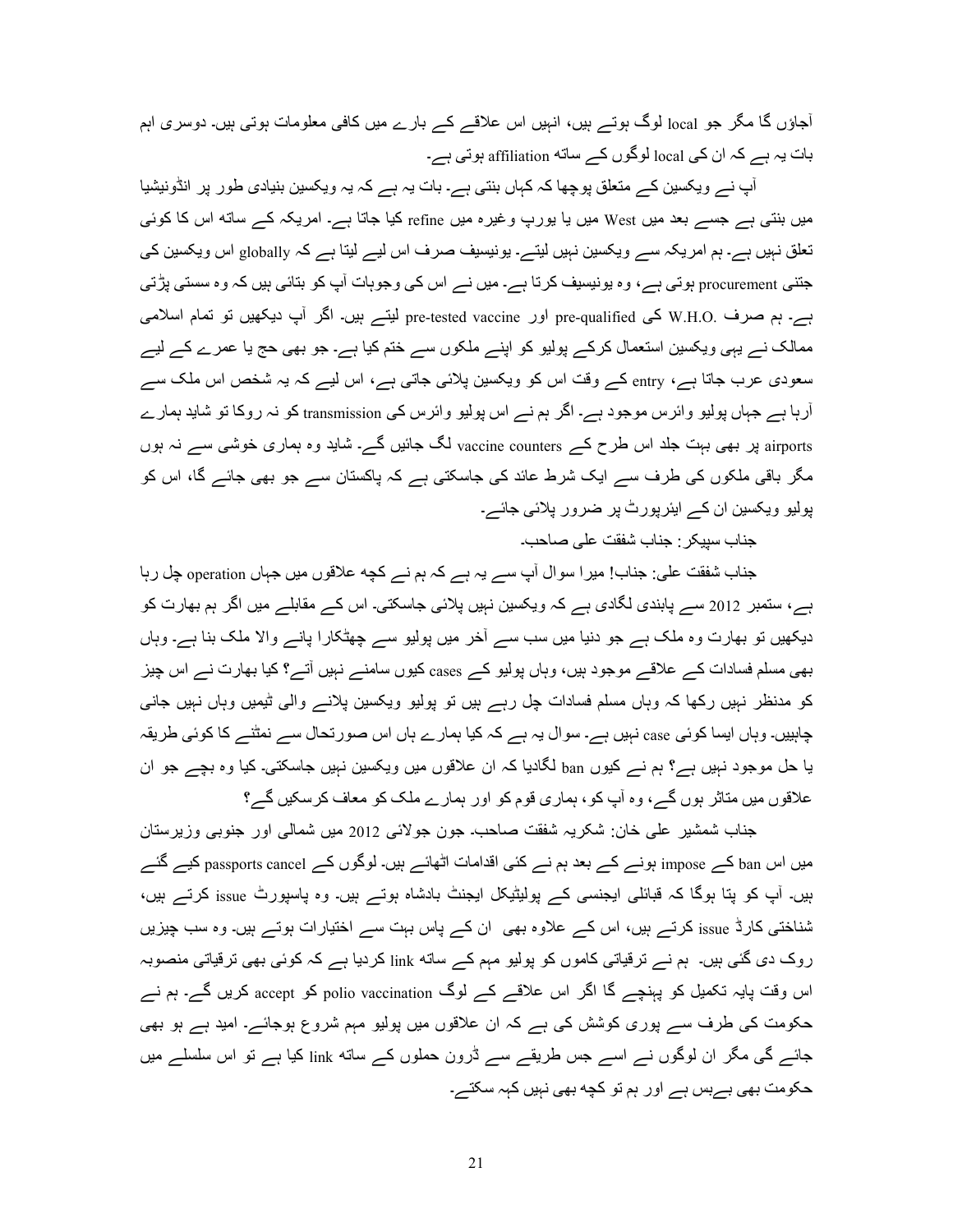آپ نے انڈیا کا ذکر کیا، انڈیا کے وہ حالات نہیں تھے جو ہمارے ہیں۔ وہاں ہمارے مقابلے میں cases بے انتہا زیادہ تھے۔ ہمار ا خیال نہیں تھا کہ انڈیا اتنی جلدی endemic nature سے نکل جائے گا۔ ابھی ان کا تقریباً دو سال سے زیادہ عرصہ ہوگیا ہے کہ پولیو کا کوئی بھی کیس سامنے نہیں آیا۔ اگلے سال جنوری 2014 تک regions بوجائسہ کا جیسہ باقی South East Region, Polio free declare اگر کوئی کیس سامنے نہ آیا، تو پورا ہوگئے ہیں۔ لہٰذا، انڈیا میں اس طرح کے مسئلے نہیں ہیں جن کا سامنا ہم کررہے ہیں کہ جہاں military operations ہورہے ہوں، جہاں militants کے خلاف کاروائیاں ہورہی ہوں یا لوگ حکومت کے خلاف اٹه کھڑے ہوئے ہوں۔ ان کے internal problems بیں، تھوڑے سے مسلم فسادات ہیں، وہ بھی مسلم اقلیتی علاقوں میں ہورہے ہیں۔ ہم ان کے حالات کو اپنے حالات کے ساته compare نہیں کرسکتے۔ ہمارے religious issues ایسے ہیں جو ہر معاملے کو political بنادیتے ہیں، تو وہ ہمارے لیے ایک مسئلہ بنا ہوا ہے۔ جناب سبيكر : احمد سلمان ظفر صاحب۔

جناب احمد سلمان ظفر : جناب! أپ سے میرے دو سوالات ہیں۔ نمبر ایک، بہت سے ,remote areas particularly بماری Tribal Agencies میں majority of the population, ultra-conservative ہسر اور زیادہ تر لوگ مذہبی رجحان رکھتے ہیں۔ اس issue پر پہلے بھی کافی بات ہوچکی ہے، میں دوبارہ اس کی طرف آنا چاہوں گا کہ ان میں سے بعض لوگ یہ بھی سمجھتے ہیں کہ پولیو کے قطرے شاید حلال نہیں ہیں۔ اس کے لیے آپ نے اپنی presentation میں بات کی کہ ہم نے وزارتِ مذہبی امور کو بھی on board لیا ہے لیکن on ground جو لوگ ہیں، جو locals ہیں، ان تک اس بات کو communicate کرنے کے لیے آپ لوگوں نے کیا activities شروع کی بیں؟

دوسری بات، اپنے بچپن میں، میں نے بھی پولیو کے قطرے پیے ہیں۔ اس کے لیے متعدد خوراکیں درکار ہوتی ہیں۔ ایک certain period of time کے بعد آپ دوبارہ ایک مہم چلاتے ہیں، suppose اگر قبائلی علاقوں میں security کی صورتحال بہتر ہوتی ہے، اگر ملٹری آپ کو وہاں جانے کی اجازت دیتی ہے تو آپ اپنی مہم چلاتسہ بیں۔ اس کسہ بعد جب next drive آتی ہے تو اس وقت وہاں کوئی operation چل رہا ہوتا ہے یا security کی صورتحال ببتر نہیں ہوتی، تو اس صورت میں پھر آپ لوگ کیا کرتے ہیں؟

جناب شمشیر علی خان: میں آپ کو campaigns کے متعلق بتانا چاہوں گا۔ کوئی بھی ویکسین سو فیصد موثر نہیں ہوتی۔ پولیو ویکسین جو شروع میں آئی تھی، جو تمام health centres پر دی جاتی ہے جو کہ trivalent کہلاتی ہے، اس کا efficacy rate تقریباً 72 سے 76 فیصد ہے۔ اسی لیے ہم متعدد بار ویکسین دیتے ہیں۔ ایک بچے کو campaign کے دوران یا پھر کسی health facility میں ویکسین دینے میں فرق صرف یہ ہے کہ ایک بچے کو جب اس کے والدین health facility میں لے کر جاتے ہیں تو اس سے صرف اس بچے کی immunity بڑھتی ہے۔ دوسری صورت میں، جب campaign ہوتی ہے تو اس سے پوری community کی immunity بڑھتی ہے۔

ہمیں security compromised areas میں جب بھی window of opportunity ملے گی تو ہم وہاں campaign کریں گے۔ میں نے آپ سے short interval strategy کے بارے میں ذکر کیا تو ہم ان علاقوں میں ہر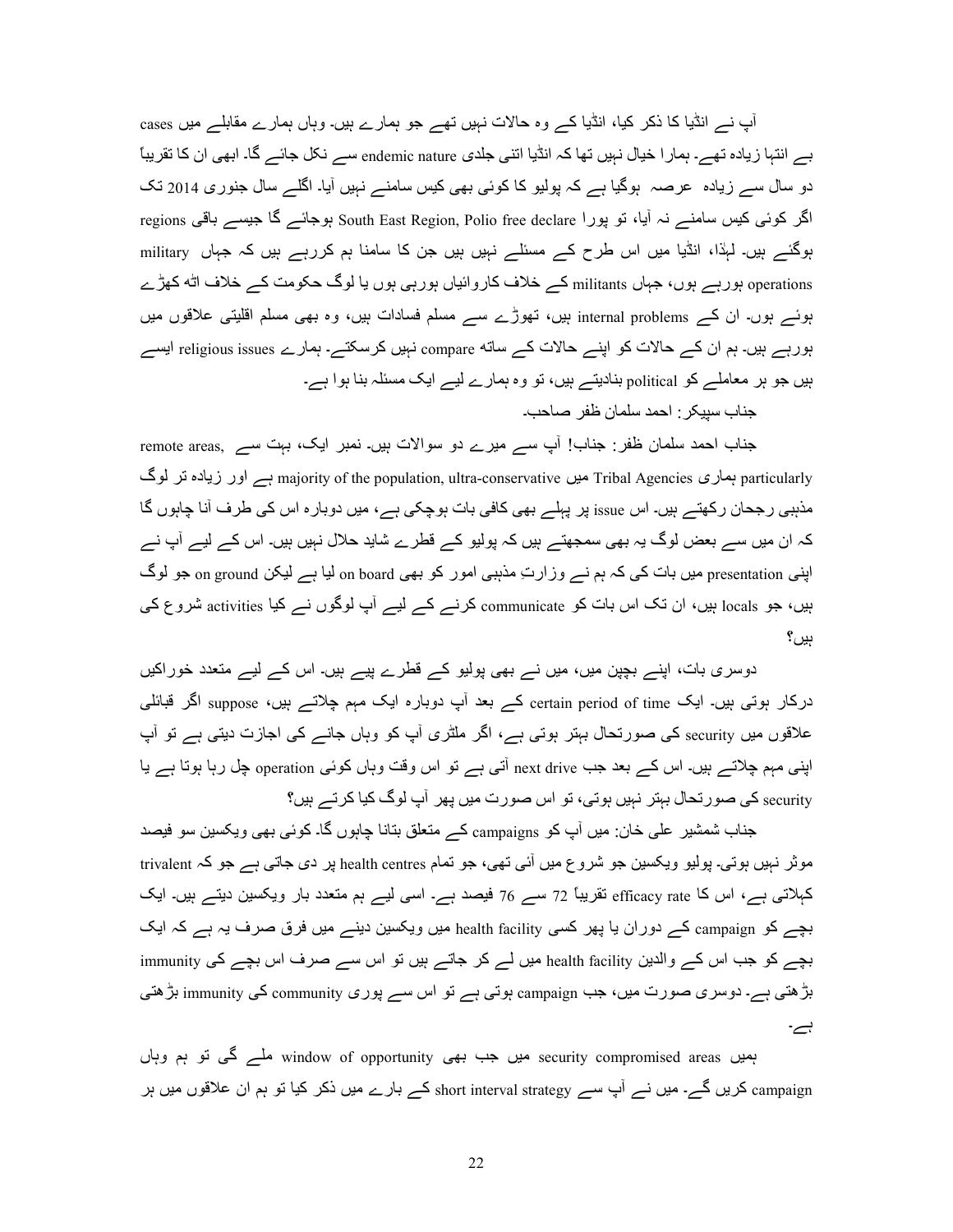ہفتے کے بعد جائیں گے۔ ایک جگہ campaign کی تو اس کے ہفتہ دس دن بعد ہم پھر جائیں گے جب تک کہ ہمیں وہاں اچھی access حاصل ہے کیونکہ ہمیں یہ نہیں پتا کہ دو یا تین ہفتے کے بعد یہاں کس طرح کی situation ہوگی۔ اس لیے military جیسے ہی ہمیں access دیتی ہے کہ فلاں علاقے میں آپ campaign کرسکتے ہو تو ہماری کوشش یہ ہوتی ہے کہ within the shortest span of time, we try to access it and vaccinate the .maximum number of children یہ ہمارا لائحہ عمل ہے اور اس کے لیے ہم کوشاں رہتے ہیں۔ جہاں تک remote areas کا تعلق ہے تو آپ کی بات ٹھیک ہے۔

آپ نے vaccine composition کے بارے میں سوال کیا تو یہ حقیقت ہے کہ یہ ویکسین حلال ہے۔ اس میں کوئی نامناسب چیز نہیں ہے۔ اگر حرام ہوتی تو سب سے پہلے میں اسے oppose کرتا۔ اسی طرح تمام مسلمان یہی کہیں گے۔ میں نے آپ کو بتایا بھی کہ تمام اسلامی ممالک میں یہی ویکسین استعمال ہوئی ہے، کسی نے اس پر اعتراض نہیں کیا۔ ہمارے ہاں اس میں جو سیاسی یا مذہبی عنصر involve ہوگیا ہے یا بھر اس معاملے کو ڈرون کے ساته جوڑا جارہا ہے، ان وجوہات کے باعث یہ معاملہ اتنازیادہ ignite ہوگیا ہے کہ ہمارے لیے مسئلے بن رہے ہیں۔ اس ویکسین کی افادیت بہت زیادہ ہے اور یہ سب سے آسان طریقہ ہے، جاکر بچے کو دو قطرے پلوادیں، نہ انجکشن ہے اور نہ اس کا کوئی side effect ہے۔ میرے خیال میں یہ سیاسی مسائل ہیں جو اس اہم issue کو دوسری طرف لے کر جارہے ہیں۔

Mr. Muhammad Faizan Idrees: Thank you sir. I have three questions. You mentioned about vaccine management in your presentation. I have heard about temperature control in connection with the vaccine management. I have heard that if a specific temperature is not managed, the efficiency of vaccine drops down. Kindly update us on that.

۔<br>آپ نسر handbook کی بات کی تھی کہ آپ اپنی ٹیموں کو ایک handbook دے رہے ہیں جس میں علماء کرام کہ فتوے اور ان کی endorsements ہوں گی۔ میں پوچھنا چاہتا ہوں کہ کیا آپ کی target audience اتنی literate ہے کہ وہ handbook ان کے لیے کسی طرح useful ہو؟ اگر آپ کی ٹیم نے ہی وہ message پڑھ کر سنانا ہے تو پھر میرے خیال میں یہ چیز اس audience کے لیے helpful نہیں ہوسکتی۔

آپ نے high risk areas کی بات کی جہاں military operations ہورہے ہیں، وہاں آپ کی activities possible نہیں بیں، I was just wondering that why don't you engage the Army Medical Corps. بہ چونکہ ایک قومی اہمیت کا مسئلہ ہے تو آپ آرمی کور کو کیوں نہیں engage کرتے؟ I know that they have very pressing commitments لیکن پھر بھی کیا کوئی ایسی possibility ہے کہ ان کی میڈیکل کور آپ کو کسی طریقے سے صرف high risk areas میں help out کرنے کے لیے استعمال کرسکیں؟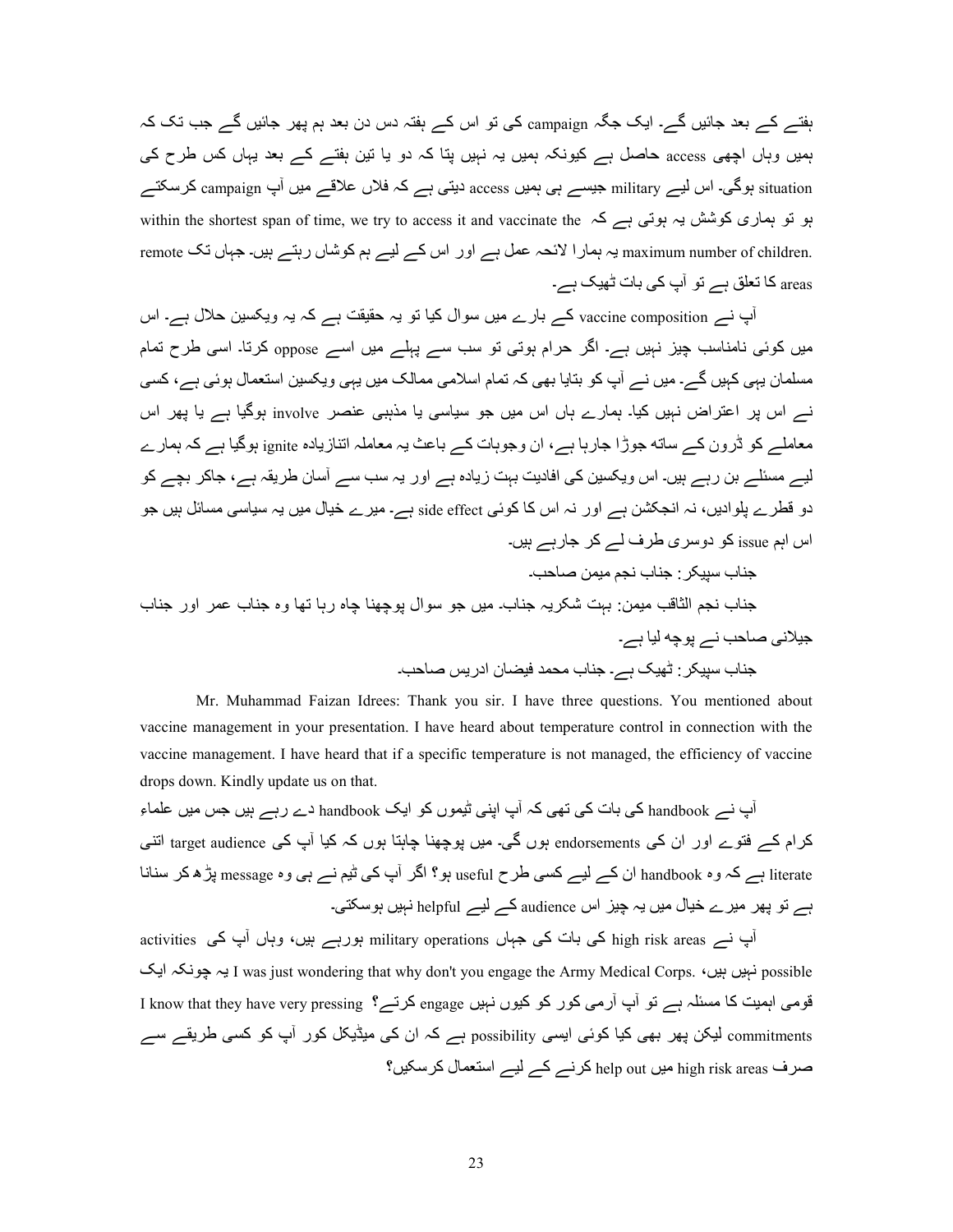جناب شمشیر علی خان: فیضان صاحب! شکریہ۔ دیکھیں فاتّا کے لیے Civil-Military Coordination Committees بنی ہیں جو کہ وہاں کے پولیٹیکل ایجنٹ اور وہاں کے کرنل یا بریگیڈیئر پر مشتمل ہوتی ہیں۔ They regularly meet and discuss all the issues. جب ان کی طرف سے recommendation دی جاتی ہے تو اسی صورت میں ہم اس علاقے میں جاکر campaign کرتے ہیں۔ ملٹری کی involvement اس طرح ہے کہ انہوں نے ہمارے لیے recently accessible علاقوں میں health camps لگائے ہیں۔ ان health camps میں ہم نے پوری vaccinations کی ہیں۔ اس طرح ہمارے درمیان coordination چل رہی ہے جو پشاور میں بیٹھنے والے کورکمانڈر کی سطح پر ہوتی ہے اور پھر ہر ایجنسی کی سطح پر بھی ہوتی ہے۔ They regularly meet and .discuss انہی کی آشپرباد سے ہی فاٹا کے علاقوں میں یہ کام سرانجام دیا جاتا ہے۔

جہاں تک فتووں کی کتابوں کا تعلق ہے تو بنیادی طور پر ہم نے فتوے یا مذہبی رہنماؤں سے endorsements اس لیے لی ہیں کہ اگر کہیں بھی refusal کا سامنا ہو اور وہ religious ground پر ہو تو اس سے نمٹا جاسکے۔ زیادہ تر refusal مولوی صاحبان کی طرف سے ہی ہوتی ہے، تو ہماری کوشش ہے کہ ان مولوی صاحبان کو یہ books دکھائی جائیں کہ دیکھیں، آپ کے فلاں leader *sahib* نے یہ فتویٰ دیا ہوا ہے، اگر اس کے باوجود بھی آپ نہیں مانتے تو پھر آپ کی مرضی ہے۔

 $r$ equired temperature کے بارے میں تھا۔ ہر ویکسین کو ایک required temperature اب کا تیسرا سوال کی ضرورت ہوتی ہے۔ ہماری ہر ویکسین کی vial پر ایک monitor لگا ہوتا ہے، اسے vaccine vial monitor lYBn 4a ہے۔ lwcT9a £د C و zi X0{cKو وہ ہi ں0ہ certain indicators ےi اس ہے۔ 9C9a 9ہi (VVM) کا موسم ہوتا ہے تو vial monitor اپنا رنگ بدلنا شروع کردیتا ہے۔ جب یہ ایک مخصوص درجہ ٔ حرارت تک یہنچنے کے بعد اس ویکسین کا رنگ بدل جاتا ہے تو ہم اسے use نہیں کرسکتے۔ اس طرح ہر vile پر ایک vaccine vial monitor ہوتا ہے۔ اگر آپ پولیو ویکسین کو دیکھیں تو اس پر لگا ہوتا ہے، اگر powder form والی ویکسین ہوگی تو اس پر بھی لگا ہوتا ہے۔ لہٰذا، آپ کو کوئی ایسی ویکسین نہیں ملے گی جس پر vial monitor موجود نہ ہو۔ آپ بےشک کسی بھی health facility میں جاکر ویکسین دیکھیں، vaccinator سے پوچھیں کہ مجھے ذرا vaccine vial monitor دکھائیں تو وہ أب کو دکھا دے گا کہ وہ کس stage میں ہے۔ اس کی مختلف stages بوتی ہیں، پہلی، دوسری یا تیسری اور چوتھی۔ پہلی اور دوسری stage میں ہم ویکسین استعمال کرسکتے ہیں جبکہ تیسر ی اور جو تھی stage میں ہم ویکسین use نہیں کرتے ، ہمیں اسے پھینک دیتے ہیں۔ جناب سبیکر - جناب افنان صاحب۔

 Mr. Afnan Saiduzzaman Siddique: Mr. Shamsher, I have two questions for you. As you have said there is pretty negative sentiment in regard to the drug itself that it finishes off the Muslim population and the American sentiment that is being propagated by them. I just wanted to know could this drug not be manufactured in Pakistan? Do we not have certain sort of requirements that can be fulfilled and if the drug could be manufacture over here?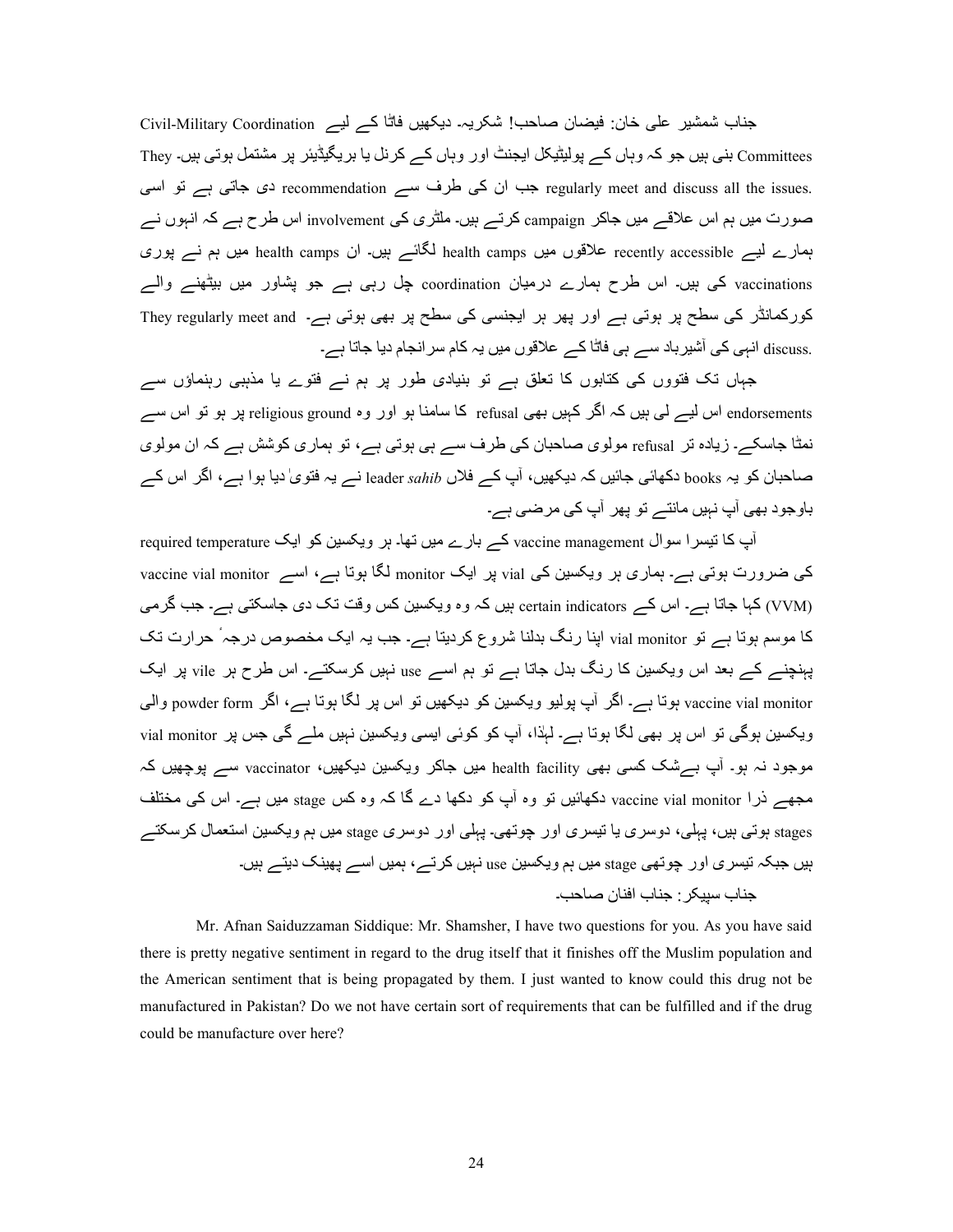My second question, when the vaccines are given in the Union Councils, you said that over a period of time, they are not returned back. Do you have any measures to know that these drugs are not being counterfeited later or anything of that sort. Thank you.

جناب شمشیر علی خان: شکریہ افنان صاحب بر campaign میں تقریباً بر یونین کونسل میں موجود health facility کو اس کی target population کے حساب سے ویکسین دی جاتی ہے تاکہ وہ اس کو cover کرسکے۔ اگر کسی بھی وجہ سے اس health facility میں campaign نہ ہوئی ہو تو اس کی ذمہ داری ہوتی ہے کہ ویکسین return کرے۔ اس کے لیے ہم نے صوبائی اور ضلعی سطح پر Vaccine Management Committees بنائی ہیں تاکہ ویکسین جب بھی use ہو ، properly ڈسٹرکٹ میں آئے ، جہاں بڑے cold rooms ہوتے ہیں اور وہاں ویکسین safe رہتی ہے۔ کوئی بھی ویکسین جو حکومت کی طرف سے آتی ہے، free of cost ہوتی ہے۔ اگر وہ اس مہم میں استعمال نہیں ہوپاتی تو جو بچے بعد میں اس health facility میں جاتے ہیں، انہیں routine میں دی جاسکتی ہے۔ اس میں کوئی حرج نہیں ہے۔

آپ نے ویکسین کی manufacturing کے بارے میں پوچھا، پاکستان میں ایک ہی ادارہ ہے National Institute of Health کے نام سے جس نے ویکسین بنانے کی کوشش کی تھی۔ آپ کو بتا ہے ہماری target population under five نقریباً 34 ملین بچوں پر مشتمل ہے۔ اگر ہم نے ان 34 ملین بچوں کو سال میں کم از کم چار یا چه مرتبہ ویکسین دینی ہو تو اتنی زیادہ ویکسین وہ کبھی بھی نہیں بناسکیں گے۔ اسی لیے ہمیں باہر سے ویکسین لینی پڑتی ہے۔ عالمی طور پر بھی اس ویکسین کے manufacturers shrink ہوگئے ہیں کیونکہ ان کا خیال ہے کہ تین چار ملک باقی رہ گئے ہیں اور سال دو سال میں وہاں سے بھی وائرس ختم ہوجائے گا۔ اس طرح بڑے manufacturers نے بھی اس کی production کافی حد تک چھوڑ دی ہے۔ انبوں نے دوسری ویکسین یا اور چیزوں میں investment شروع کردی ہے۔ مزید یہ ہے کہ ہمیں بھی بہت زیادہ compete کرنا پڑتا ہے، even کہ یہ ویکسین بھی ہمیں آسانی سے نہیں ملتی۔ میں آپ کو دسمبر کے مہینے کی بات بتاتا ہوں، سکھر کا environment sample قاہرہ میں positive آگیا۔ قاہرہ میں case ہے، انہوں نے بھی environment سے لیا ہے اور وباں positive آگیا ہے۔ .In a way, we are exporting یچھلے سال ہم نےخیر پور سے جین کو export کیا تھا۔ جب اس طرح وائرس دوسرے ملکوں میں سامنے آجاتا ہے تو انبوں نے پھر بڑی campaign launch کرنا ہوتی ہے، جس سے ویکسین کی demand میں اضافہ ہوجاتا ہے اور پھر ویکسین دستیاب نہیں ہوتی۔ قاہرہ میں وہاں کی حکومت نے ایک mass scale campaign کی۔ آپ کو پتا ہے قاہرہ کی آبادی کتنی ہے؟ اگر صرف قاہرہ شہر ہی پولیو مہم کرے تو وہ ہماری ویکسین کا نصف consume کرلے گی۔ اس لیے demand and supply کا مسئلہ ہے۔ مارکیٹ میں ویکسین زیادہ available نہیں ہے۔ اللہ کرے پاکستان اس قابل ہو کہ ویکسین produce کرنا شروع کردے۔ باقی چیزوں کی کررہا ہے، snake وغیرہ کی، antiverum وغیرہ بنارہے ہیں لیکن پولیو کے معاملے میں، میرے خیال میں، ابھی نک زیادہ پیش رفت نہیں ہے۔

جناب سيبكر : ڈاكٹر صاحب! آخرى سوال ہے۔ جناب ارسلان صاحب۔

جناب ارسلان علی: جناب! اکثر دیکھا جاتا ہے کہ workers کے door to door polio campaign پر لوگوں کو trust نہیں ہوتا۔ میرے نزدیک یہی وجہ ہے کہ شاید یونین کونسل کی سطح پر یہ campaign زیادہ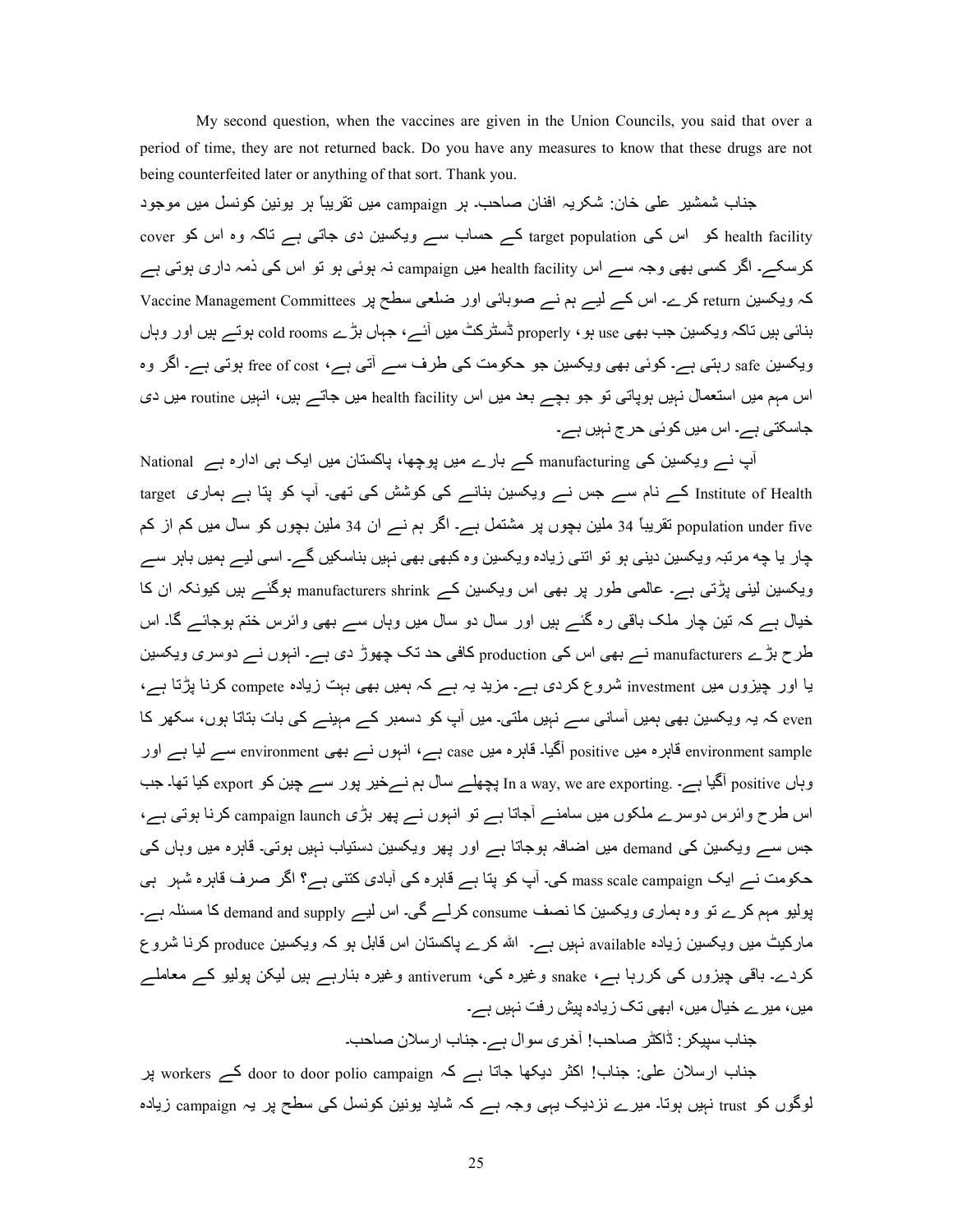کامیاب نہیں ہوپائی۔ ایسا صرف دیہاتوں میں نہیں بلکہ شہری علاقوں میں بھی ہے۔ میر ا تعلق کر اچی سے ہے، میرے گھر پر اگر door to door والا کوئی پولیو ورکر آتا ہے تو میں اس کو کہہ دیتا ہوں کہ میں نے قطرے نہیں پلانے۔ اس کے بعد میرا بھائی ہسپتال جاکر میرے بھتیجے کو private طور پر پیسے دے کر وہ قطرے بلوادیتا ہے۔ میر ا سوال ہے کہ شہری علاقوں میں لوگوں کا confidence gain کرنے کے لیے کیا کیا جاسکتا ہے؟ دوسری بات، آپ ابھی پوچه رہے تھے کہ ہم لوگ اس مقصد کے لیے کیا کرسکتے ہیں۔ جناب! میرا آپ سے سوال ہے کہ آپ ہم سے کیا امید کرسکتے ہیں کہ اس سلسلے میں ہم کیا کریں؟ شکریہ۔

جناب شمشیر علی خان: شکریہ ارسلان صاحب بات یہ ہے کہ medical practitioners بھی اپنے clients اور patients کو یہی کہتے ہیں کہ routine میں ویکسین پلادی یا میرے کلینک میں پلادی تو اس کے بعد آپ کو کوئی ضرورت نہیں ہے کہ مزید ویکسین پلائیں۔ یہ بات public health کے خلاف ہے، ایس بات نہیں کرنے جابیے مگر وہ کرتے ہیں۔

ہم نے کراچی کے لیے خاص طور پر یونیورسٹی اور میڈیکل کالجز کے students کو as vaccinators recruit کرنے کی تجویز دی تھی لیکن پچھلے چند ماہ سے حالات ایسے ہوگئے کہ ان کی responsibility کی وجہ سے ہم risk نہیں لے سکے۔ مجھے یقین ہے کہ اگر میڈیکل کالج کے fourth year کے community medicine کے لڑکیاں یا لڑکے گھروں میں جائیں گے اور جب اپنے آپ کو represent کریں گے تو مائیں خود بخود تیار ہوجائیں گی۔ آپ کو بنا ہے ہمارے ملک میں تقریباً ایک لاکه ٹیمیں کام کرتی ہیں۔ ایک لاکه ٹیموں کا مطلب ہے دو لاکه رضاکار اور اس پر supervisors اور monitors وغیرہ یہ تقریباً اڑھائی لاکه کے قریب بن جاتے ہیں۔ ہمارے صوبائی سطح کے Health Departments میں انتے بندے نہیں ہیں کہ وہ ہر جگہ خود جاسکیں۔ اس مسئلے کے باعث ہمیں volunteers لینے پڑتے ہیں۔ کم از کم ایک volunteer اور ایک health worker کا combination ہو جو کہ ideal صورتحال ہوسکتی ہے، تاکہ اگر وہاں کوئی خامی ہو تو وہ حکومت کو responsible ہو يا جوابدہ ہو۔

آپ سے میری request ہوگی کہ جب آپ لوگ واپس اپنی constituency میں جائیں تو اس معاملے پر کم از کم تھوڑی بہت بات کریں، چاہے آپ کسی بھی level پر بیٹھے ہوں۔ ہم یہ نہیں چاہتے کہ پاکستان، پولیو کے At least in the three countries, we should be the first one to stop the virus ۔ جائسہ عدالت کر معالک رہ جائسہ goal 5 Jolio Virus transmission ہم بھی کہہ سکیں کہ اس ملک نسر polio Virus transmission ہے اس ملک achieve کرلیا ہے۔ پھر ہم نے اس چیز کو sustain بھی کرنا ہے۔ اللہ کرے کہ جون کے بعد ہمارے پاس کوئی case نہ آئے، اس کو پھر sustain بھی کرنا ہے۔ یہ نہیں ہونا چاہیے کہ ایک مرتبہ وائرس ختم ہونے کے بعد پھر نمودار ہوجائے۔ انڈیا میں گو کہ وائرس ختم ہوگیا ہے لیکن اس وقت وہ ہم سے زیادہ محتاط ہیں۔ دو سال تو گزر گئے لیکن ان کا خیال ہے کہ کہیں ایسا نہ ہو کہ آخر *ی* سال میں کوئی کیس سامنے آجائے تو اس صورت میں تو وہ زیرو ہوجائیں گے اور انہیں زیرو سے start لینا ہوگا۔ ہم بھی چاہتے ہیں کہ Polio Virus transmission کا ہدف achieve کر یں۔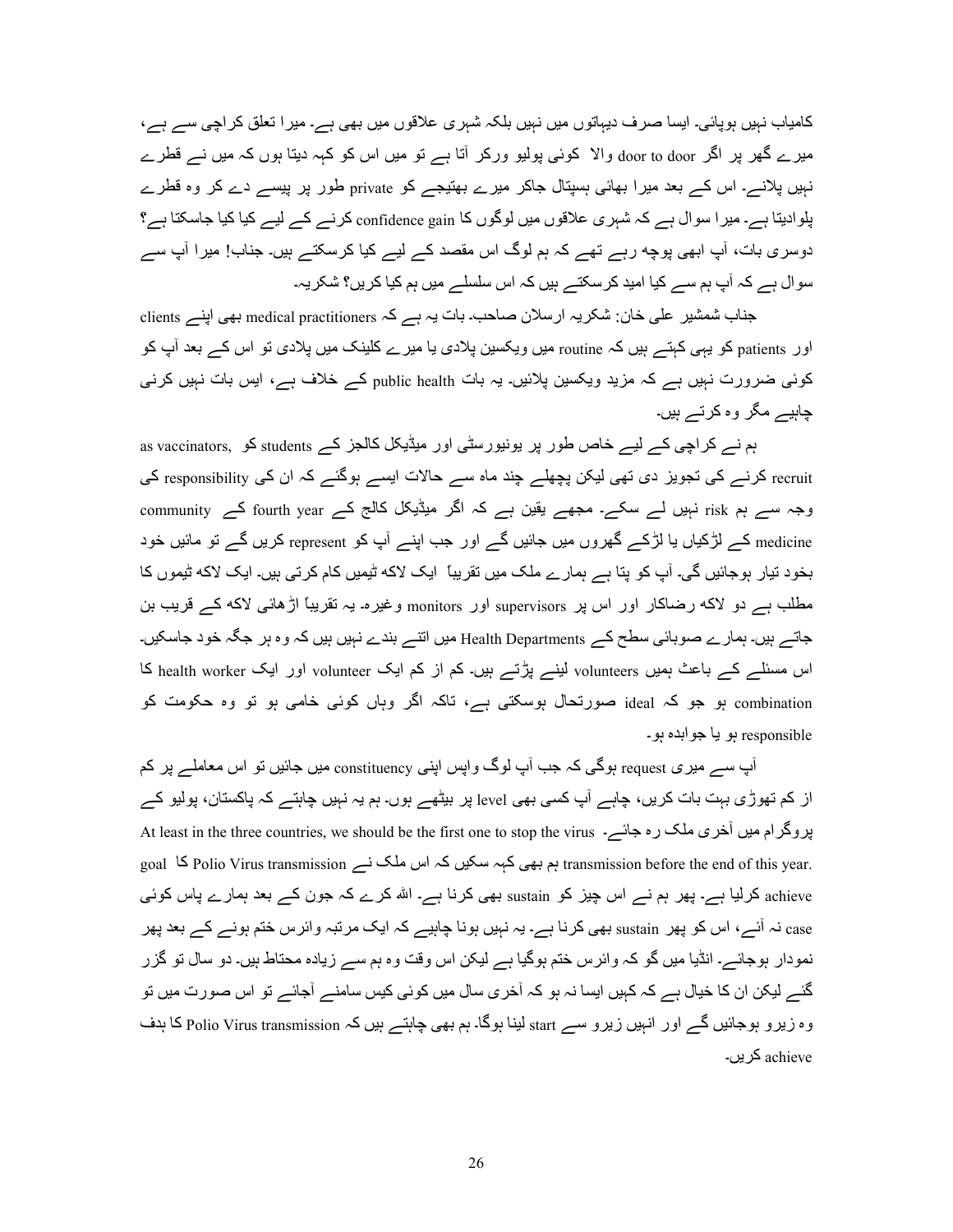ہم نے صرف پولیو تک ہی محدود نہیں رہنا، ہم نے measles eradication پر بھی کام شروع کرنا ہے۔ باقی جگہوں پر ، western hemisphere اور کافی دوسرے علاقوں میں measles بھی ختم ہوگئی ہے جبکہ ہم نے یہاں اس سلسلے میں کام شروع بھی نہیں کیا۔ آپ نے دیکھا ہوگا کہ پچھلے چند مہینوں سے سندھ اور جنوبی پنجاب میں کتنے لوگ مرے ہیں۔ اسی طرح کئی دیہاتوں میں ایسے بھی cases ہوں گے جو report بھی نہیں ہوئـــر ہوں گـــر- Tetanus كي بيماري ســـر بـــرشمار بچـــر مررہـــر ہيں۔ كتني ہي مائيں during delivery مررہي ہيں کیونکہ انہوں نے ویکسین نہیں لی ہوتی۔ یہ بہت سارے programs ہیں جو vaccine-preventable ہیں، ان کی ویکسین بھی موجود ہے، لوگ بھی ہیں جن کو ویکسین دی جائے مگر دینے والے کی کوتاہی ہے یا پھر لوگوں ہیں awareness کا مسئلہ ہے۔

میری آپ سے درخواست ہے کہ آپ جب بھی کسی فورم پر لوگوں سے ملیں تو لوگوں کو ۔vaccine preventable diseases کے متعلق بتائیں۔ ان کی ویکسین، حکومت سب کو free provide کررہی ہے۔ اس میں امیر یا غریب کا کوئی فرق نہیں ہے، جو کوئی بھی health facility جاتا ہے، اسے چاہیے کہ اپنے بچوں کو ویکسین ہلوائسہ۔ ابھی حال ہی میں pneumococcal vaccine کی introduction ہوئی ہے جو کہ انتہائی مہنگی ویکسین ہے۔ اگر آپ بازار میں بنا کریں تو میرے خیال میں اس کا ایک shot ہزاروں میں ہے۔ وہ بھی free of cost ہے۔ اگر ہم اس سلسلے میں لوگوں کو بہی message دے دیں تو بڑی خدمت ہوگی کہ خدار ا! اپنے بچوں کو لے جائیں اور initiatives جو بچوں کو نمونیا سے بچاتی ہے، پلائیں۔ حکومت کی طرف سے بڑے initiatives ہیں، آپ لوگوں سے یہ درخواست ہے کہ خاص طور پر polio eradication اور overall تمام -vaccine preventable diseases کے سلسلے میں ہماری مدد کریں۔ انبی الفاظ کے ساته میں آپ کا شکر یہ ادا کر تا ہوں۔

 Mr. Speaker: Thank you Dr. *sahib* for your very informative discourse. I am sure there were so many other questions, as a matter of fact, the whole House was asking questions but we don't have time to allow them all. You don't have time either. Thank you

Dr. *sahib*. We know you are faced with a lot of challenges and we can only wish you well. Whenever you want our intervention, we are readily available. As a routine and matter of daily life, I have been encouraged to know that the N.I.H. is doing so much. Otherwise, we knew that N.I.H. had just occupied a piece of land and there is nothing else but we are encouraged and delighted to know that the N.I.H. is doing so much. Of course, we have handicaps, we have budget handicaps, we have so many handicaps but yet I think our Medical Corps. is doing very well. Congratulations Dr. *sahib*.

 As a token of today's remembrance, there is a ritual in this Youth Parliament that we always give our honoured guest a memento. I would request Anam and Kashif to come forward and please present it over to Dr. *sahib*.

*(At this moment, Miss Anam and Mr. Kashif Ali presented memento to Mr. Shamsher Ali Khan)*  Mr. Speaker: The House is now adjourned to meet at 4:30 pm.

> *--------------- [The House was then adjourned to meet again on the same day at 4:30 pm]*